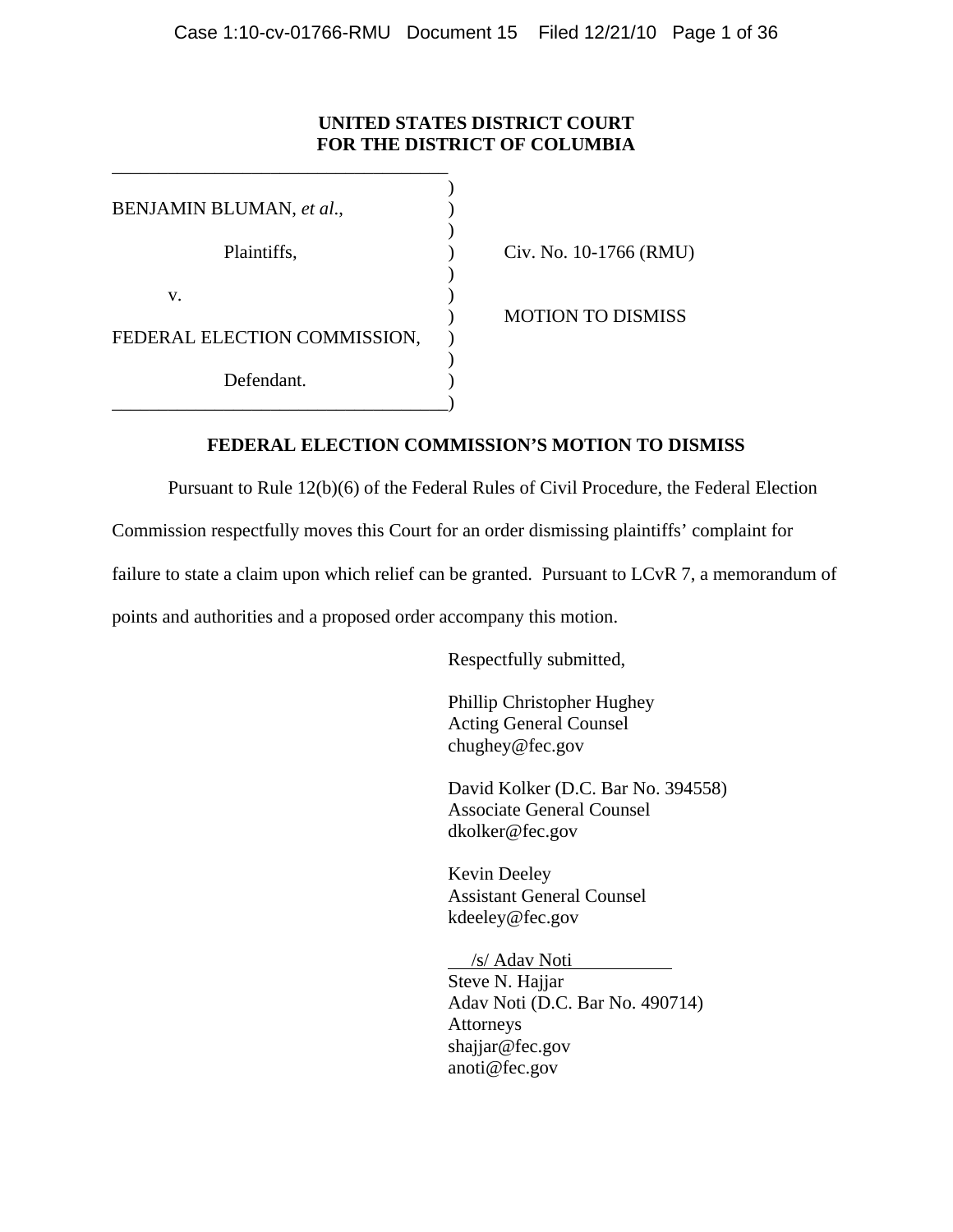FEDERAL ELECTION COMMISSION 999 E Street NW Washington, DC 20463<br>(202) 694-1650

December 21, 2010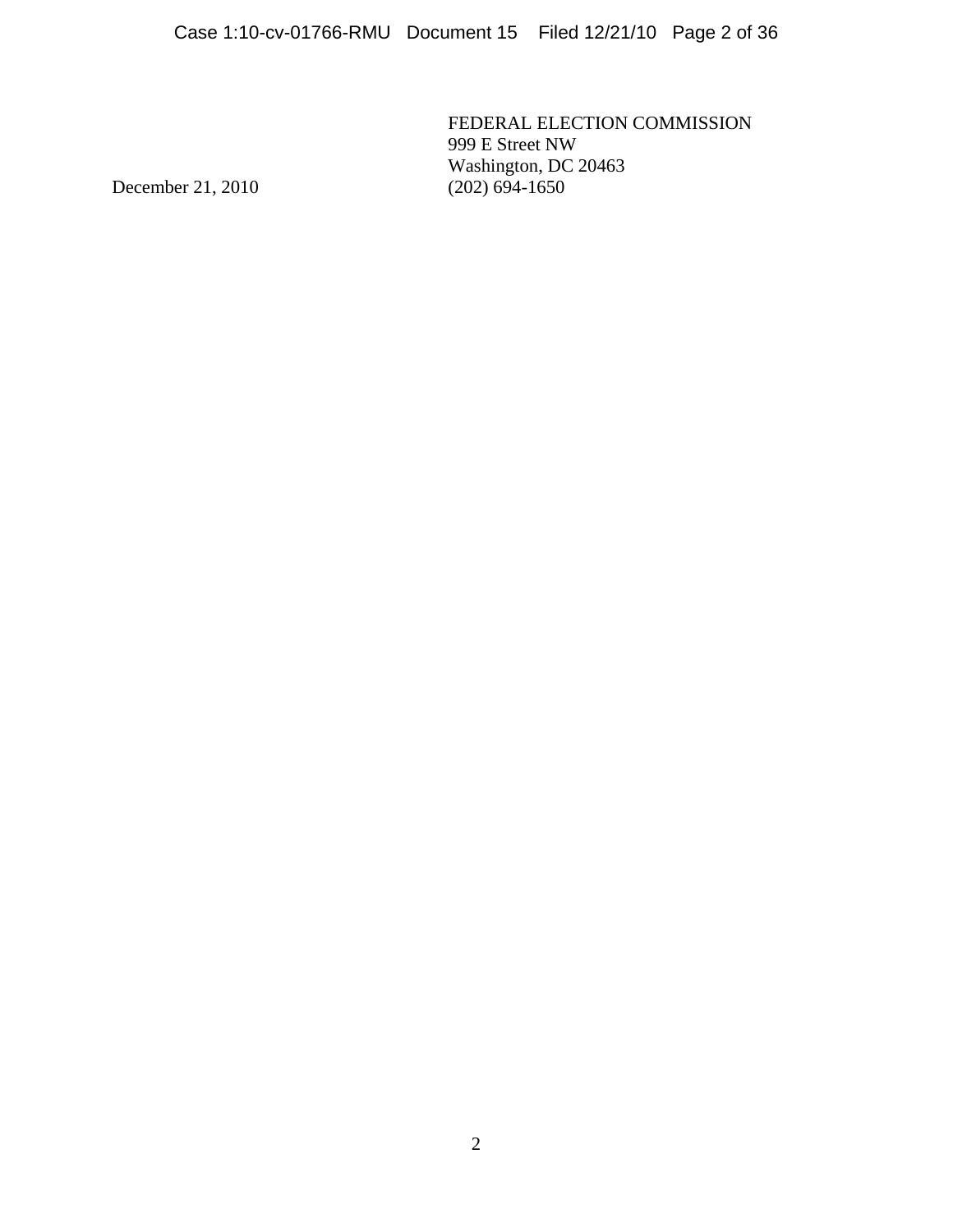# **TABLE OF CONTENTS**

| I.   |             |                                                                                                                                                |
|------|-------------|------------------------------------------------------------------------------------------------------------------------------------------------|
|      | A.          |                                                                                                                                                |
|      | <b>B.</b>   |                                                                                                                                                |
|      |             | 1.                                                                                                                                             |
|      |             | 2.<br>Watergate Investigation and the Federal Election Campaign Act4                                                                           |
|      |             | 3.<br>Thompson Committee and the Bipartisan Campaign Reform Act6                                                                               |
|      | $C_{\cdot}$ |                                                                                                                                                |
| II.  |             |                                                                                                                                                |
|      | A.          |                                                                                                                                                |
|      | <b>B.</b>   | The Authority of the Elected Branches of the Federal Government over<br>Alienage and Immigration Matters Is Subject to Rational Basis Review13 |
|      | C.          | Protecting the Nation's Self-Government from Foreign Interference Is a                                                                         |
|      | D.          | Section 441e Rationally Relates to the Governmental Interest in Limiting                                                                       |
| III. |             |                                                                                                                                                |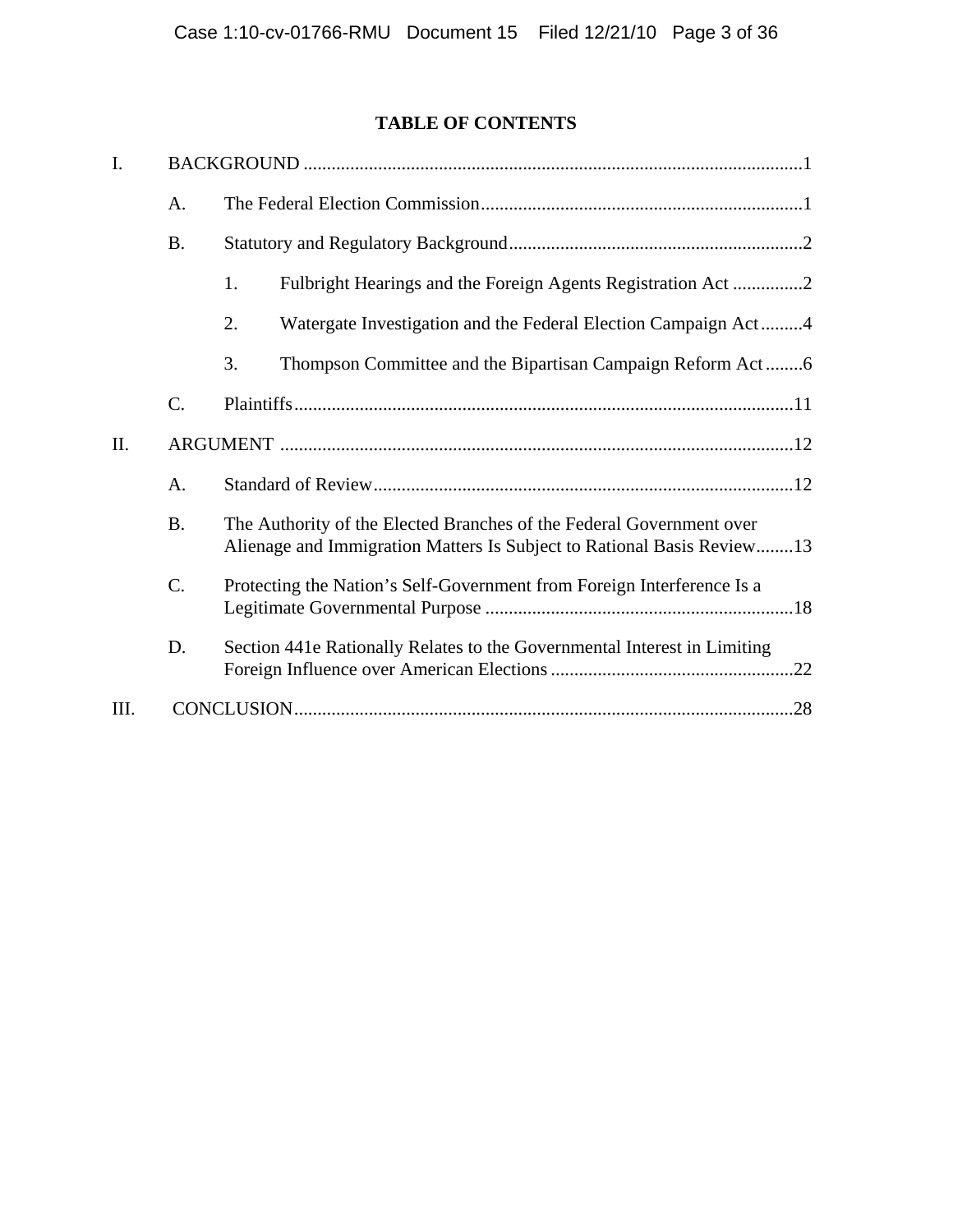# **TABLE OF AUTHORITIES**

| <b>Cases</b>                                                          | Page |
|-----------------------------------------------------------------------|------|
|                                                                       |      |
|                                                                       |      |
|                                                                       |      |
|                                                                       |      |
|                                                                       |      |
|                                                                       |      |
|                                                                       |      |
|                                                                       |      |
|                                                                       |      |
|                                                                       |      |
|                                                                       |      |
|                                                                       |      |
|                                                                       |      |
|                                                                       |      |
|                                                                       |      |
|                                                                       |      |
|                                                                       |      |
|                                                                       |      |
|                                                                       |      |
|                                                                       |      |
| Moving Phones P'ship v. FCC, 998 F.2d 1051 (D.C. Cir. 1993) 15-17, 22 |      |
|                                                                       |      |
|                                                                       |      |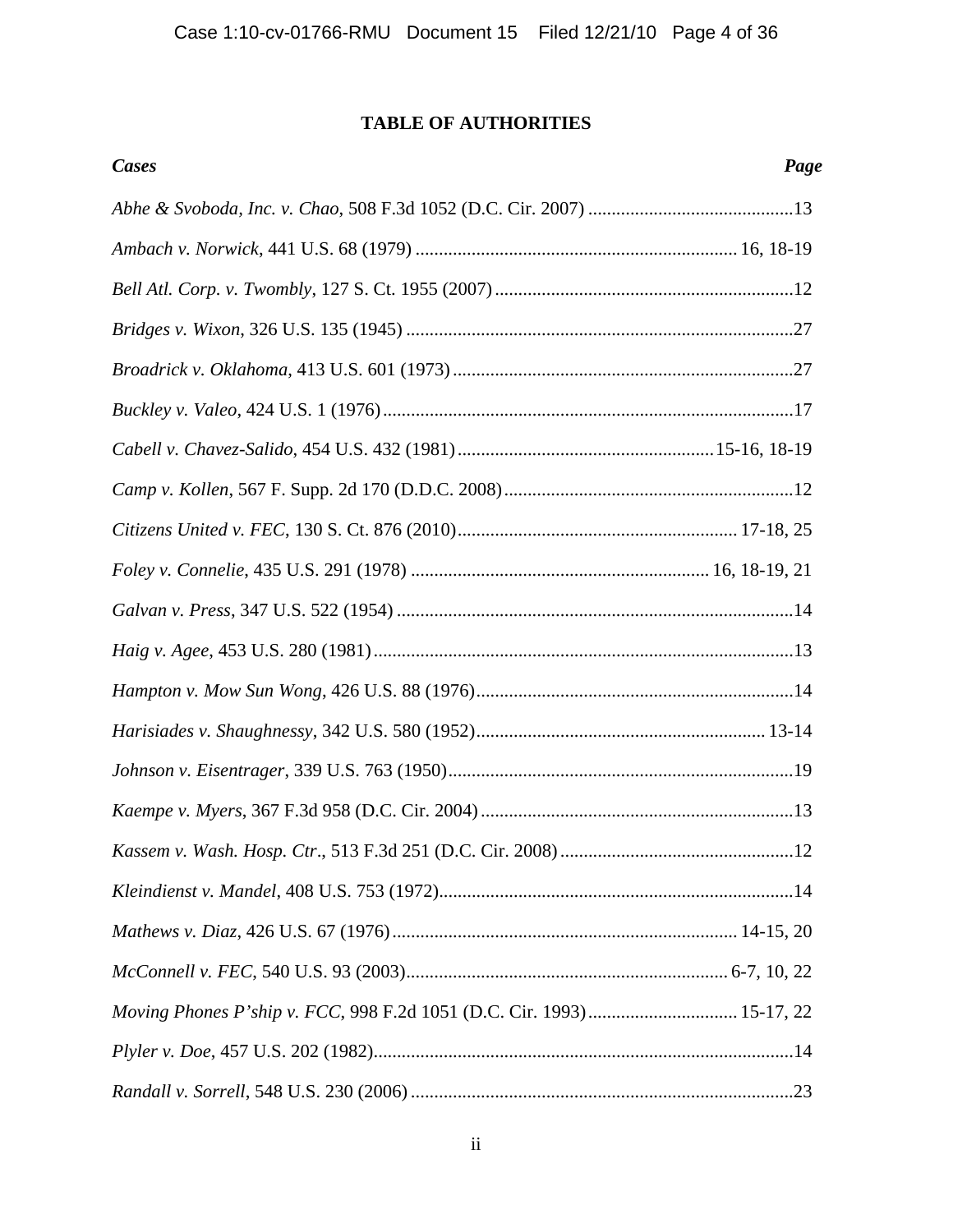| United States v. Curtiss-Wright Export Corp., 299 U.S. 304 (1936) 13, 19              |  |
|---------------------------------------------------------------------------------------|--|
|                                                                                       |  |
|                                                                                       |  |
|                                                                                       |  |
|                                                                                       |  |
| <b>Statutes and Regulations</b>                                                       |  |
| Amendments to Fed. Election Campaign Act of 1971, Pub. L. No. 94-283,                 |  |
| Bipartisan Campaign Reform Act of 2002 ("BCRA"), Pub. L. No. 107-155, 116 Stat. 81  9 |  |
|                                                                                       |  |
|                                                                                       |  |
|                                                                                       |  |
|                                                                                       |  |
|                                                                                       |  |
|                                                                                       |  |
| Federal Election Campaign Act of 1971 ("FECA"), 2 U.S.C. §§ 431-457 1                 |  |
|                                                                                       |  |
|                                                                                       |  |
|                                                                                       |  |
|                                                                                       |  |
|                                                                                       |  |
|                                                                                       |  |
|                                                                                       |  |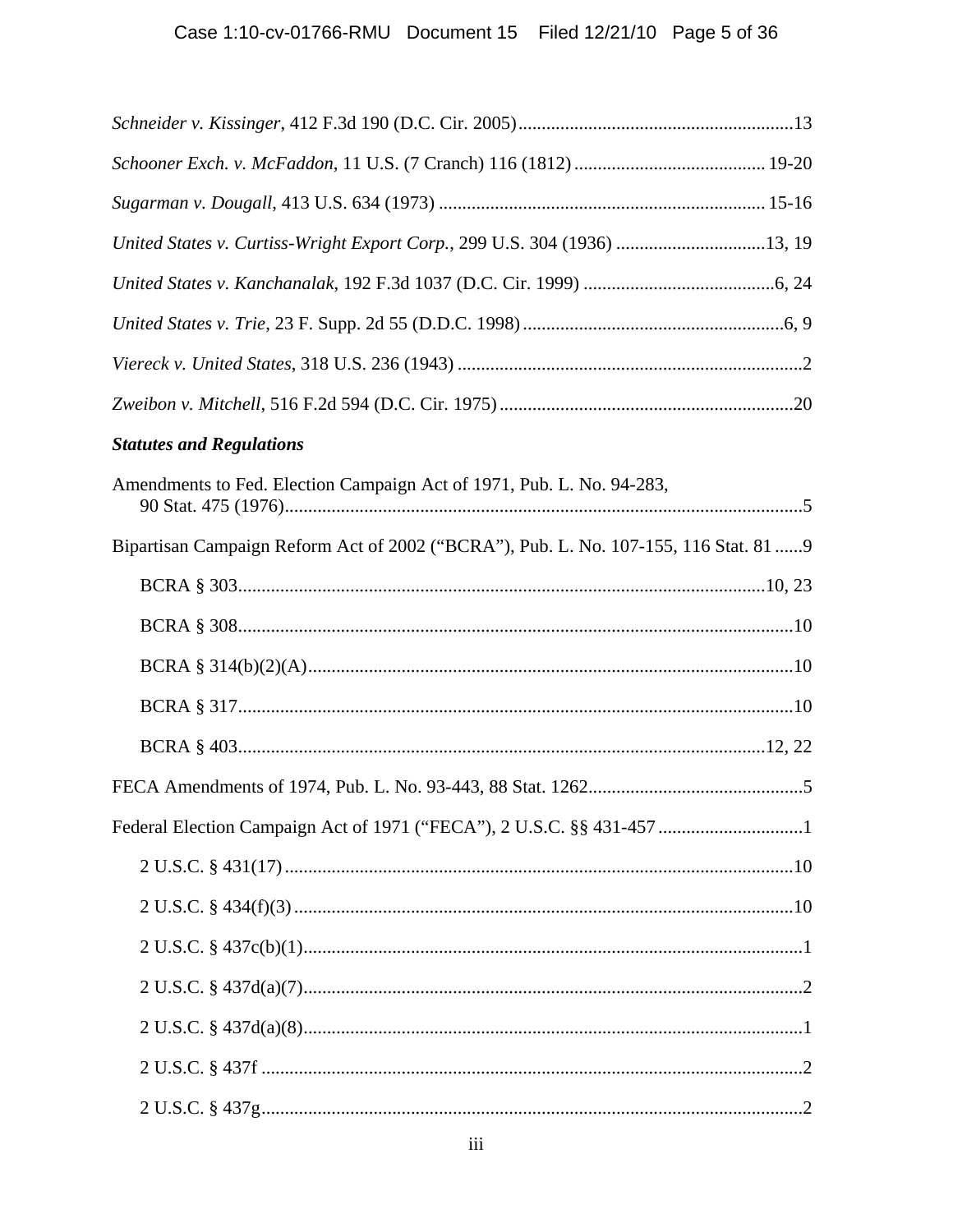| Foreign Agents Registration Act of 1938 ("FARA"), Pub. L. No. 75-593, |  |
|-----------------------------------------------------------------------|--|
|                                                                       |  |
|                                                                       |  |
|                                                                       |  |
|                                                                       |  |
|                                                                       |  |
|                                                                       |  |
|                                                                       |  |
|                                                                       |  |
|                                                                       |  |
|                                                                       |  |
|                                                                       |  |
|                                                                       |  |
|                                                                       |  |
|                                                                       |  |
|                                                                       |  |
|                                                                       |  |
|                                                                       |  |
|                                                                       |  |
|                                                                       |  |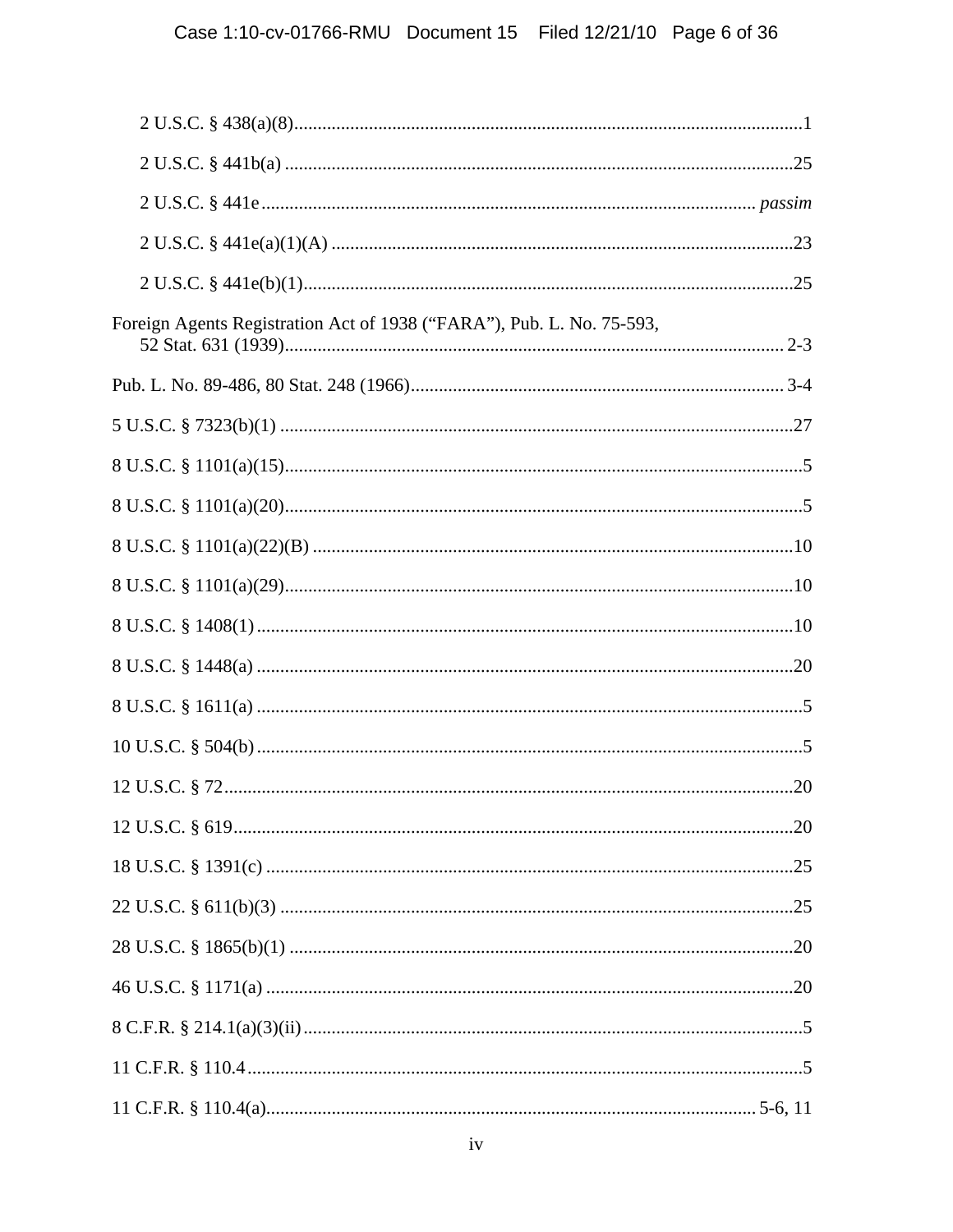| <b>Congressional Documents</b>                                                                                                                                                  |
|---------------------------------------------------------------------------------------------------------------------------------------------------------------------------------|
|                                                                                                                                                                                 |
|                                                                                                                                                                                 |
|                                                                                                                                                                                 |
|                                                                                                                                                                                 |
|                                                                                                                                                                                 |
|                                                                                                                                                                                 |
|                                                                                                                                                                                 |
|                                                                                                                                                                                 |
| Activities of Nondiplomatic Representatives of Foreign Principals in the United States:<br>Hearings Before the Senate Comm. on Foreign Relations, 88 <sup>th</sup> Cong. (1963) |
|                                                                                                                                                                                 |
|                                                                                                                                                                                 |
| <b>Other Authorities</b>                                                                                                                                                        |
| Calif. State Treasurer, Responsibilities and Functions,                                                                                                                         |
|                                                                                                                                                                                 |
| FEC, Contribution Limitations and Prohibitions, 67 Fed. Reg. 69,928 (Nov. 19, 2002) 11                                                                                          |
| FEC, Contributions and Expenditures; Prohibited Contributions, 54 Fed. Reg. 48,580                                                                                              |
| FEC, Detailed Files about Candidates, Parties, and Other Committees,<br>http://www.fec.gov/finance/disclosure/ftpdet.shtml#a2009_201017                                         |
|                                                                                                                                                                                 |
| Fortune, Global 500,<br>http://money.cnn.com/magazines/fortune/global500/2010/full_list/index.html26                                                                            |
|                                                                                                                                                                                 |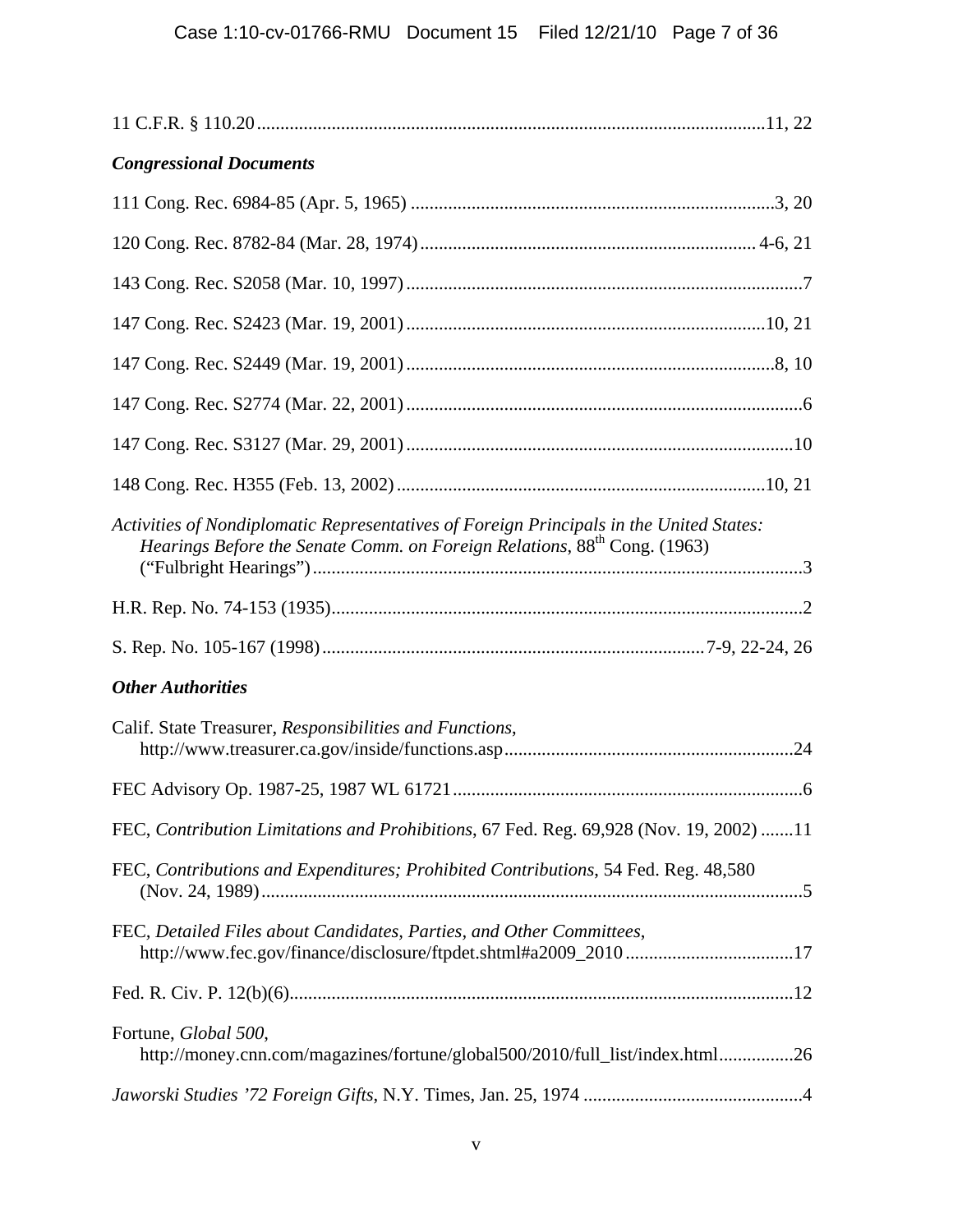| Seth Kantor, Jaworski Eyes Probing Foreign '72 Gifts, Wash. Post, Jan. 25, 19744                                                                            |
|-------------------------------------------------------------------------------------------------------------------------------------------------------------|
| Morton Mintz, Hill Action Asked on Overseas Gifts, Wash. Post, May 25, 19734                                                                                |
| Morton Mintz, Winners Still Get Money: \$10 Million Given Nixon After Oct. 26,                                                                              |
| Nat'l Conf. of State Legislatures, Prohibited Donors,                                                                                                       |
| Or. Sec'y of State, Candidate 'Quick Guide' on Campaign Finance Reporting in Oregon,<br>http://www.oregonvotes.org/publications/candidatequickguide.html 24 |
| Rotten Campaign Finance, Roanoke Times & World News, Oct. 30, 1996, available at                                                                            |
| Travel.State.Gov, Class of Nonimmigrants Issued Visas,                                                                                                      |
| Travel.State.Gov, Types of Visas for Temporary Visitors,                                                                                                    |
| Travel.State.Gov, http://www.travel.state.gov/xls/FYs97-09_NIVDetailTable.xls26                                                                             |
| U.S. Census Bureau, Population Finder,                                                                                                                      |
| U.S. Citizenship & Immigration Servs., Extension of Optional Training Program for<br>Qualified Students, http://www.uscis.gov/files/article/OPT_4Apr08.pdf  |
| U.S. Dep't of State, State Sponsors of Terrorism, http://www.state.gov/s/ct/c14151.htm27                                                                    |
| Va. State Bd. of Elections, Candidate Campaign Committees,<br>http://www.sbe.virginia.gov/cms/Campaign_Finance/2009_Cidate_Summary_Rev10-                   |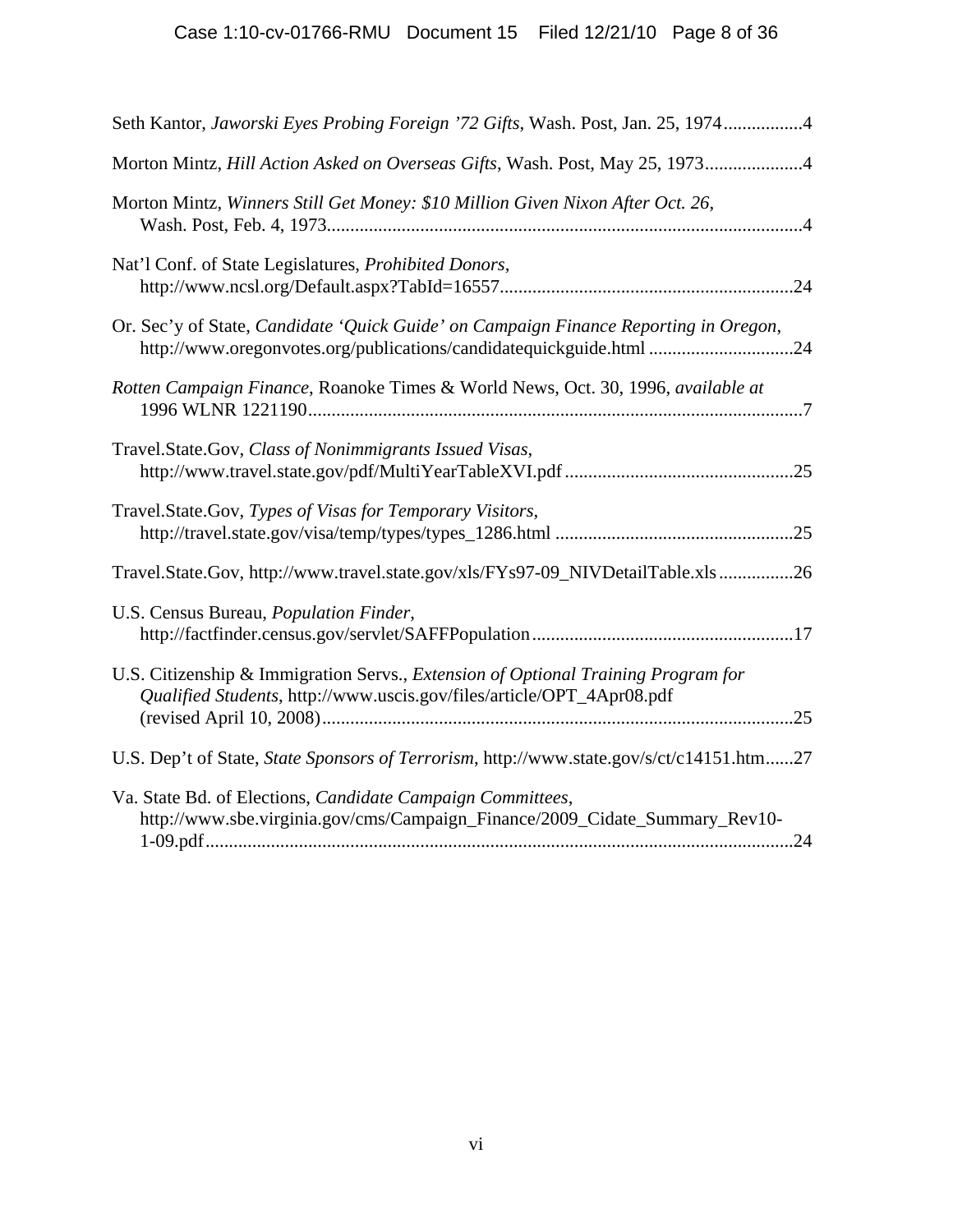# **UNITED STATES DISTRICT COURT FOR THE DISTRICT OF COLUMBIA**

| BENJAMIN BLUMAN, et al.,     |  |
|------------------------------|--|
|                              |  |
| Plaintiffs,                  |  |
|                              |  |
| v.                           |  |
|                              |  |
| FEDERAL ELECTION COMMISSION, |  |
|                              |  |
| Defendant.                   |  |
|                              |  |

\_\_\_\_\_\_\_\_\_\_\_\_\_\_\_\_\_\_\_\_\_\_\_\_\_\_\_\_\_\_\_\_\_\_\_\_

 $P$  Civ. No. 10-1766 (RMU)

 ) MEMORANDUM OF POINTS AND AUTHORITIES

# **FEDERAL ELECTION COMMISSION'S MEMORANDUM OF POINTS AND AUTHORITIES IN SUPPORT OF ITS MOTION TO DISMISS**

Defendant Federal Election Commission respectfully moves the Court to dismiss this action pursuant to Rule 12(b)(6) of the Federal Rules of Civil Procedure. Because Congress is well within its constitutional authority to conduct foreign policy and protect American democracy by prohibiting foreign nationals from financing candidates and candidate advocacy in the United States, plaintiffs' complaint fails to state a claim on which relief can be granted.

# **I. BACKGROUND**

# **A. The Federal Election Commission**

The FEC is the agency of the United States government vested with statutory authority over the administration, interpretation, and civil enforcement of the Federal Election Campaign Act of 1971 ("FECA"), 2 U.S.C. §§ 431-457, and other federal campaign finance statutes. The Commission is empowered to "formulate policy" with respect to FECA, 2 U.S.C.  $\S$  437c(b)(1); "to make, amend, and repeal such rules . . . as are necessary to carry out the provisions of [FECA]," 2 U.S.C. §§ 437d(a)(8), 438(a)(8); to issue advisory opinions concerning the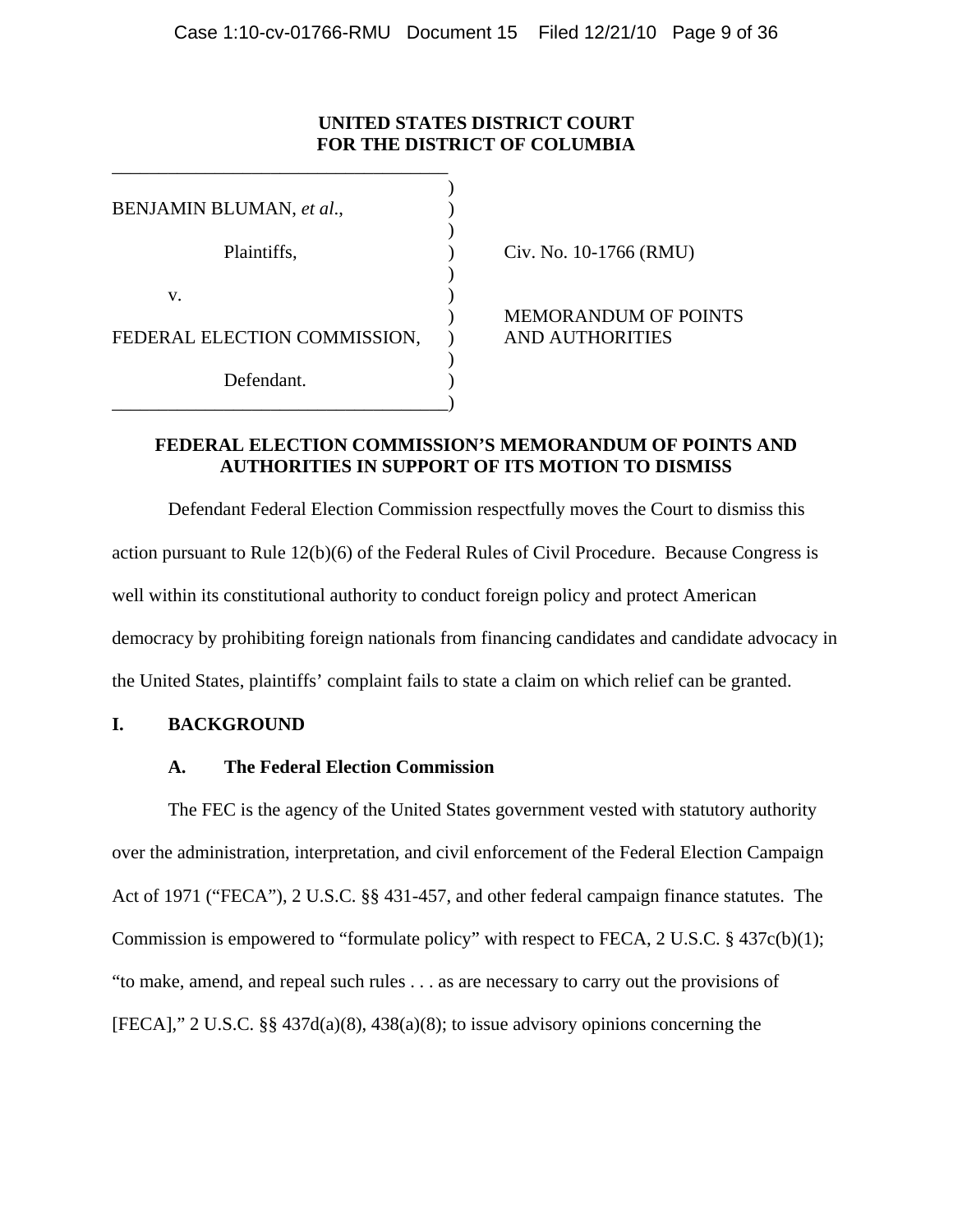#### Case 1:10-cv-01766-RMU Document 15 Filed 12/21/10 Page 10 of 36

application of FECA or the Commission's regulations to proposed transactions or activities, 2 U.S.C. §§ 437d(a)(7), 437f; and to civilly enforce FECA, 2 U.S.C. § 437g.

#### **B. Statutory and Regulatory Background**

Foreigners have repeatedly attempted to influence the American political system, in many cases by or through residents of the United States. Congress has acted to rebuff such foreign interference, in particular by limiting foreign-national contributions and other electoral spending. Each time Congress took action, legislators were responding to specific incidents of foreign countries or individuals seeking to alter American policy. The legislative history of those Congressional efforts demonstrates that lawmakers believed that prohibiting foreigners living abroad or only temporarily residing here from financial participation in American elections was necessary to protect the national security of the United States.

#### **1. Fulbright Hearings and the Foreign Agents Registration Act**

 Before the outbreak of World War II, representatives of the Nazi party and the German government directly and indirectly assisted United States citizens and aliens in disseminating propaganda by, for example, financing newspapers and providing pamphlets. H.R. Rep. No. 74- 153, at 3-9 (1935). A House committee appointed to investigate Nazi and other propaganda concluded that "attempts have been made and [were] being made from abroad and in some instances by diplomatic and consular agents of foreign countries to influence the political opinions of many of our people." *Id*. at 22. In response, Congress passed a law whose primary purpose was to identify agents of foreign nations and organizations that "might engage in subversive acts or in spreading foreign propaganda" and to disclose their foreign connections. *Viereck v. United States*, 318 U.S. 236, 241 (1943). The Foreign Agents Registration Act of 1938 ("FARA"), required agents of "foreign principals," generally defined as foreign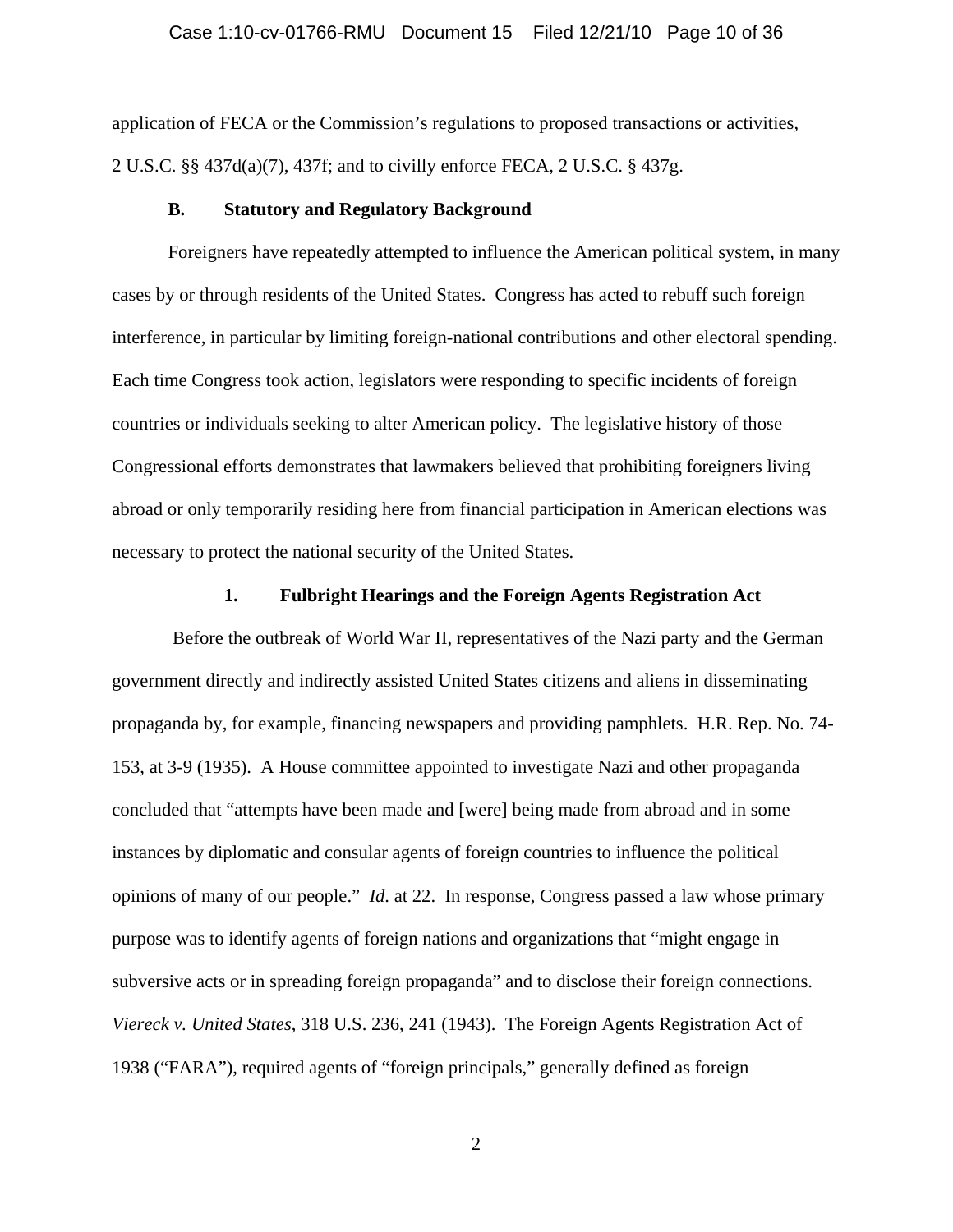#### Case 1:10-cv-01766-RMU Document 15 Filed 12/21/10 Page 11 of 36

governments and organizations, to register with the Secretary of State before they could distribute material intended to influence United States foreign policy, or what the statute termed "propaganda." Pub. L. No. 75-593, 52 Stat. 631 (then-codified at 22 U.S.C. § 611 *et seq*. (1939)).

 Dedicated as it was to publicizing foreign sources of communications disseminated here, FARA did not prohibit campaign contributions. But by the early 1960s, reports of contributions to federal candidates by foreign nationals on behalf of foreign principals led to congressional hearings chaired by Senator William J. Fulbright. *See Activities of Nondiplomatic Representatives of Foreign Principals in the United States: Hearings Before the Senate Comm. on Foreign Relations*, 88th Cong. (1963) ("Fulbright Hearings"). Witnesses testified about the efforts of foreign governments and businesses to ensure the reelection of federal officeholders by funneling campaign contributions through agents in the United States. *See id*. Among the most notable examples were the contributions of unnamed members of the sugar industry in the Philippines — who had an interest in how United States sugar import quotas were allocated through the industry's registered agent to the campaigns of some twenty incumbent Members of Congress. *Id*. at 195-212.

 Concerned by these revelations and seeking to limit the ability of foreigners to influence United States policy through campaign contributions, Senator Fulbright introduced a bill to amend FARA to prohibit contributions by agents of foreign principals. 111 Cong. Rec. 6984-85 (Apr. 5, 1965). Congress enacted this bill, thereby making it unlawful for an "agent of a foreign principal" to knowingly make or solicit any direct or indirect contribution "in connection with an election to any political office or in connection with any primary election, convention, or caucus held to select candidates for any political office." Pub. L. No. 89-486, 80 Stat. 248 (1966). The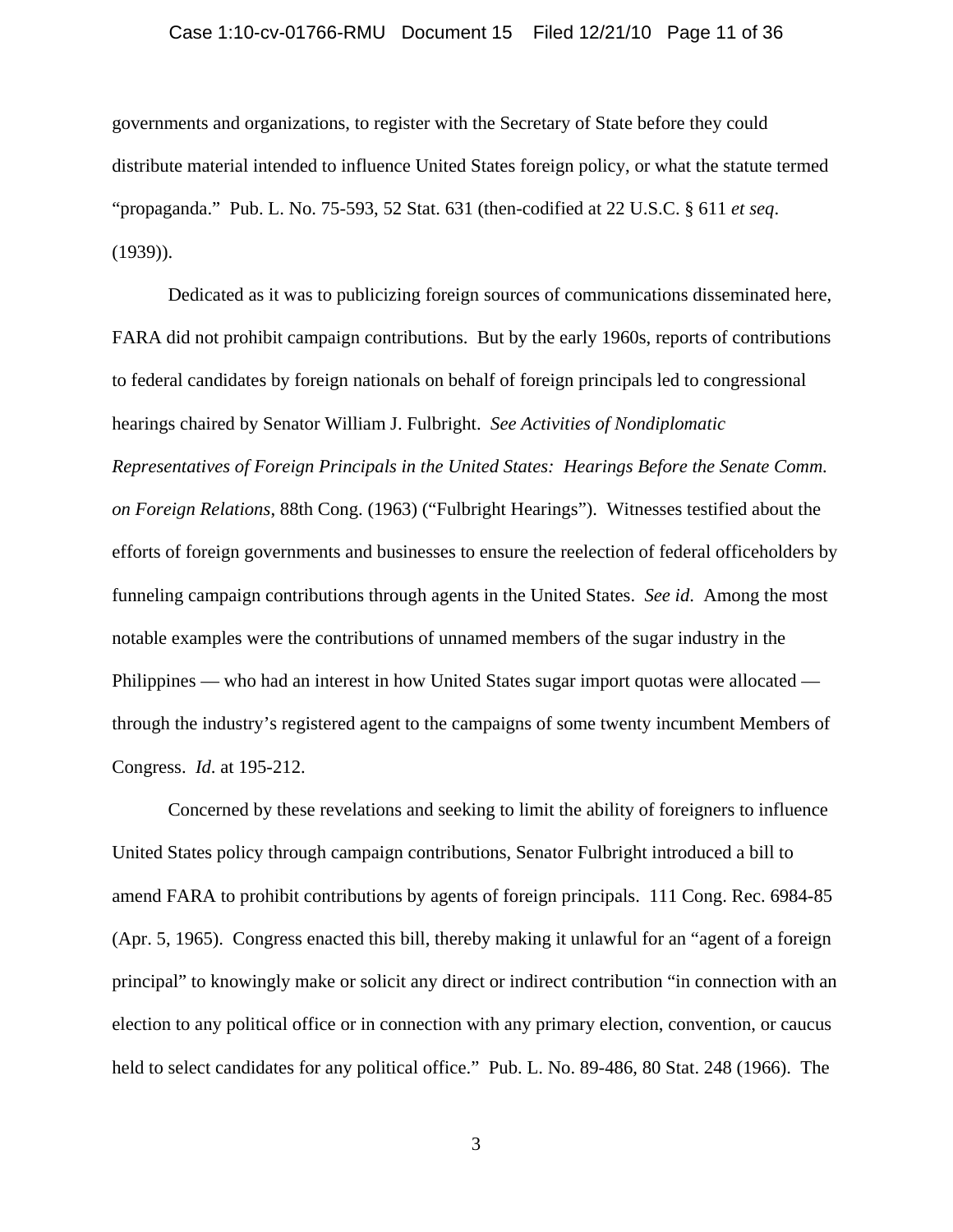1966 amendments to FARA defined an "agent of a foreign principal" as, *inter alia*, any person under the control or direction of a foreign principal. *Id*. at 249 (then-codified at 18 U.S.C. § 613  $(1967)$ ).

#### **2. Watergate Investigation and the Federal Election Campaign Act**

 Foreign interests quickly discovered another way to attempt to influence American policy through campaign contributions. The prohibition against contributions by agents of foreign nationals contained a significant loophole: Though it prohibited persons from making contributions *on behalf of* foreign principals, FARA did not prohibit contributions *directly* from foreign nationals. This loophole would prove to play a significant role in the events that led to the Watergate investigation. Although overshadowed by the scandal's other revelations, allegations surfaced indicating that the Nixon campaign had received contributions from citizens of foreign countries, including Canada and Uruguay, and from various sources in Greece. *See*, *e.g.*, Morton Mintz, *Hill Action Asked on Overseas Gifts*, Wash. Post, May 25, 1973, at A29; Morton Mintz, *Winners Still Get Money: \$10 Million Given Nixon After Oct. 26*, Wash. Post, Feb. 4, 1973, at A1. One such contribution, investigated by the Watergate special prosecutor, was made to the Nixon campaign by a Greek industrialist soon after his firm was awarded a contract to supply fuel to the U.S. Sixth Fleet. *See*, *e.g.*, *Jaworski Studies '72 Foreign Gifts*, N.Y. Times, Jan. 25, 1974, at 16; Seth Kantor, *Jaworski Eyes Probing Foreign '72 Gifts*, Wash. Post, Jan. 25, 1974, at A9.

In the wake of Watergate, Congress sought to amend FECA to address the loopholes exploited during the 1972 presidential campaign, including the loophole allowing contributions by foreign nationals. "[A]ll of us have heard the stories . . . in recent months," Senator Bentsen explained in 1974, "of the enormous amounts of money contributed in the last political campaign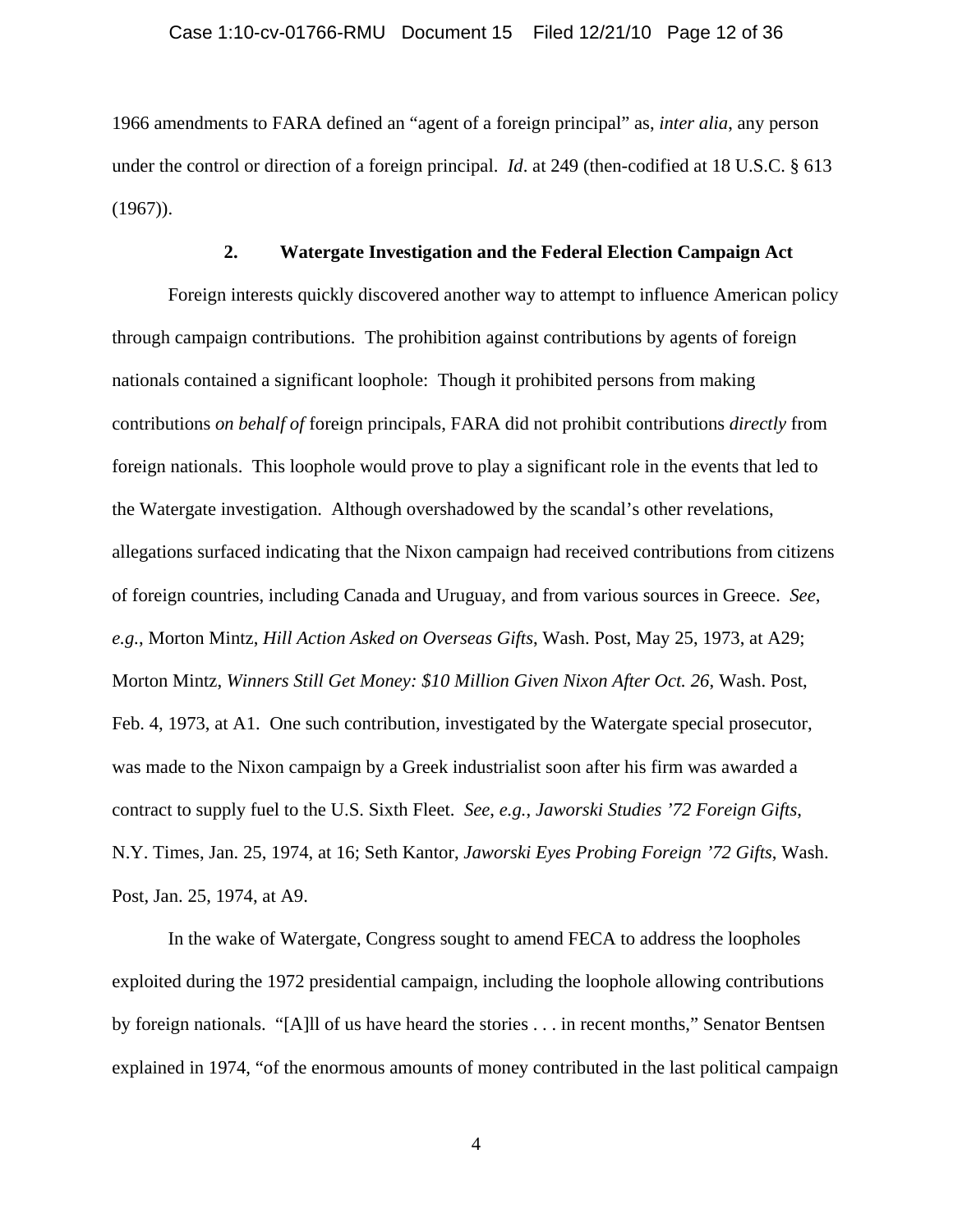### Case 1:10-cv-01766-RMU Document 15 Filed 12/21/10 Page 13 of 36

by foreign nationals. We have heard of the hundreds of thousands of dollars sloshing around from one country to another, going through foreign banks, being laundered through foreign banks; and we have heard allegations of concessions being made by the Government to foreign contributors." 120 Cong. Rec. 8782 (Mar. 28, 1974). Noting that the prohibition against contributions by agents of foreign nationals "left a giant loophole for contributions to be made by foreign individuals," *id*., Senator Bentsen introduced an amendment to prohibit contributions by foreign nationals themselves.

 Enacted as part of amendments to FECA in 1974, Senator Bentsen's amendment prohibited foreign nationals from making contributions in connection with federal, state, or local elections. FECA Amendments of 1974, Pub. L. No. 93-443, 88 Stat.  $1263$ ,  $1267$ .<sup>1</sup> The prohibition defined foreign national as a foreign principal or as an individual who is not a citizen or permanent resident of the United States.<sup>2</sup> *Id*. Senator Bentsen minced no words explaining the purpose of the prohibition: "[C]ontributions by foreigners are wrong and they have no place

 $\frac{1}{1}$  In 1976, Congress moved the foreign national prohibition from Title 18 to FECA, codifying it at 2 U.S.C. § 441e. Amendments to Fed. Election Campaign Act of 1971, Pub. L. No. 94-283, 90 Stat. 475, 486, 493, 496 (1976). The following year, the Commission promulgated a regulation implementing the new FECA provision. 11 C.F.R. § 110.4 (1978). In 1989, the Commission amended its foreign national regulation in 11 C.F.R. § 110.4(a) to expressly prohibit foreign nationals from making expenditures of any kind. FEC, *Contributions and Expenditures; Prohibited Contributions*, 54 Fed. Reg. 48,580-81 (Nov. 24, 1989).

<sup>2</sup> As explained by Senator Bentsen, permanent residents are treated the same as citizens under section 441e: The "privilege to contribute ought to be limited to U.S. citizens and to those who have indicated their intention to live here, are here legally, and are permanent residents." 120 Cong. Rec. 8784. Permanent residents "for all intents and purposes are citizens of the United States except perhaps in the strictest legal sense of the word." *Id.* at 8783. Lawful permanent residents "hav[e] been lawfully accorded the privilege of residing permanently in the United States as an immigrant." 8 U.S.C. § 1101(a)(20). In contrast, a holder of a nonimmigrant work or student visa generally must "hav[e] a residence in a foreign country which he has no intention of abandoning." *E.g.*, 8 U.S.C. § 1101(a)(15)(F),(H),(J),(O),(P). Unlike a legal permanent resident, a nonimmigrant may not serve in the military, *see* 10 U.S.C. § 504(b), may not receive public benefits, *see* 8 U.S.C. § 1611(a), and must leave the country upon the expiration of her visa, *see* 8 C.F.R. § 214.1(a)(3)(ii).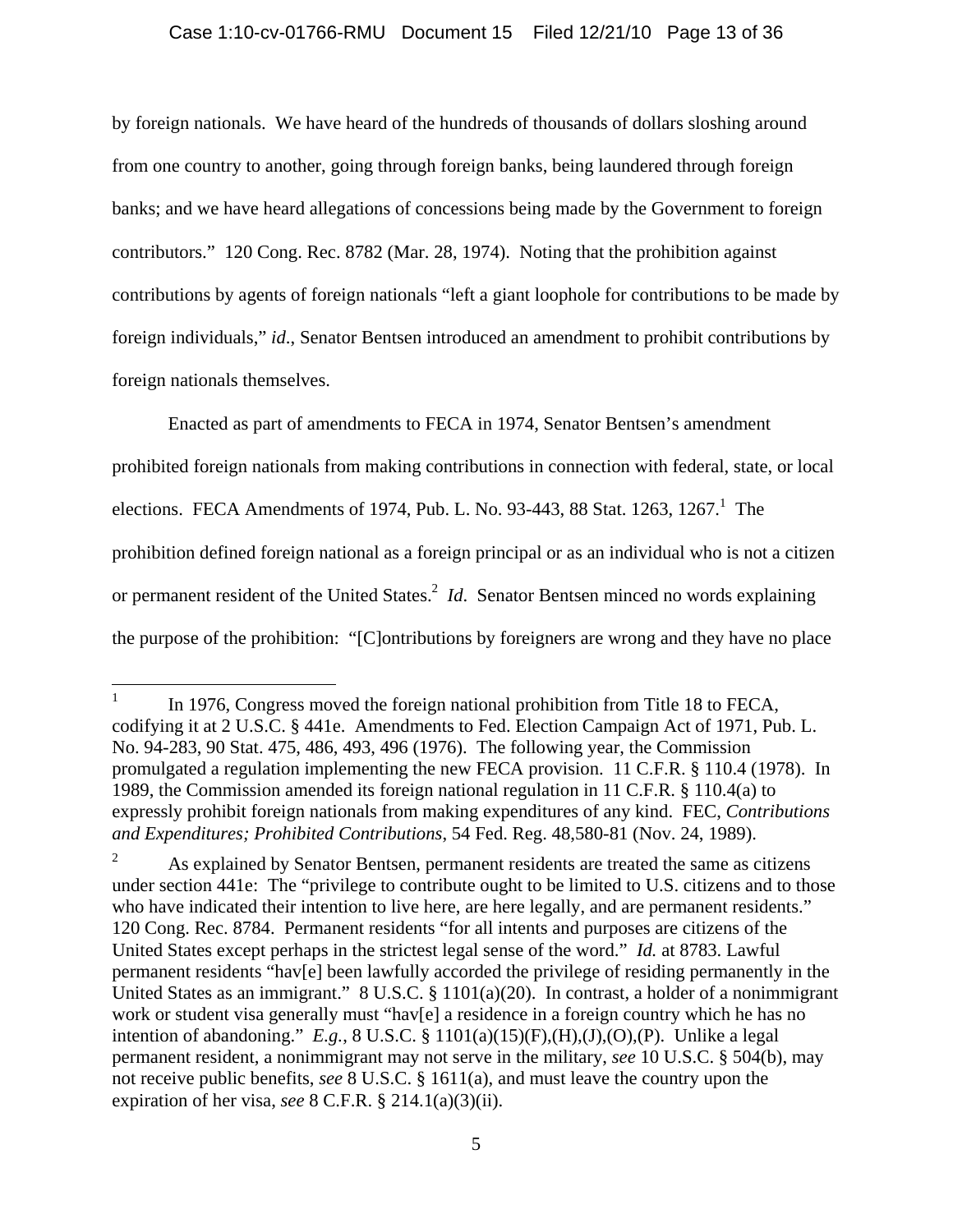in the American political system. . . . The American political process should be left to American Nationals . . . ." 120 Cong. Rec. 8782-83. Senator Griffin echoed his colleague's sentiments: "[B]y and large, our political process should be in the hands of those who are citizens and have the right to vote." *Id*. at 8784.

# **3. Thompson Committee and the Bipartisan Campaign Reform Act**

 Despite the 1974 FECA amendments, foreign nationals again devised methods of injecting substantial funds into American elections, most notably during the 1995-96 election cycle. During that cycle, foreign nationals exploited the "soft money" loophole, through which "nonfederal funds" — *i.e.*, funds that did not comply with the source and amount limitations of FECA, including foreign donations — were donated to the major political parties, ostensibly on the grounds that these funds would be used only for state-level activity, not for federal campaigns. *See, e.g., United States v. Trie*, 23 F. Supp. 2d 55, 60-61 (D.D.C. 1998) (holding that FECA did not prohibit foreign soft-money donations); *see also McConnell v. FEC*, 540 U.S. 93, 122-24 (2003) (describing soft money generally).<sup>3</sup> Nonetheless, the political parties spent hundreds of millions of their soft-money dollars on federal election activity, including television advertising and other direct campaign advocacy for presidential and congressional candidates. *See McConnell*, 540 U.S. at 123-24, 131.

 $\frac{1}{3}$  The Commission had interpreted section 441e as prohibiting all political donations by foreign nationals, including soft money donations to political parties. *See* 11 C.F.R. § 110.4(a) (1996) (providing that foreign national prohibition applied to federal, state, and local elections); FEC Advisory Op. 1987-25, 1987 WL 61721; *see also* 147 Cong. Rec. S2774 (Mar. 22, 2001) (statement of Sen. Thompson) (mentioning *Trie* and noting that "I think we all thought foreign soft money contributions were illegal"). In 1999, the D.C. Circuit overruled *Trie* and held that section 441e did, in fact, prohibit soft-money contributions by foreign nationals. *United States v. Kanchanalak*, 192 F.3d 1037, 1047-50 (D.C. Cir. 1999) (also noting that Commission had "consistently interpreted § 441e as applicable to federal, state, and local elections since 1976").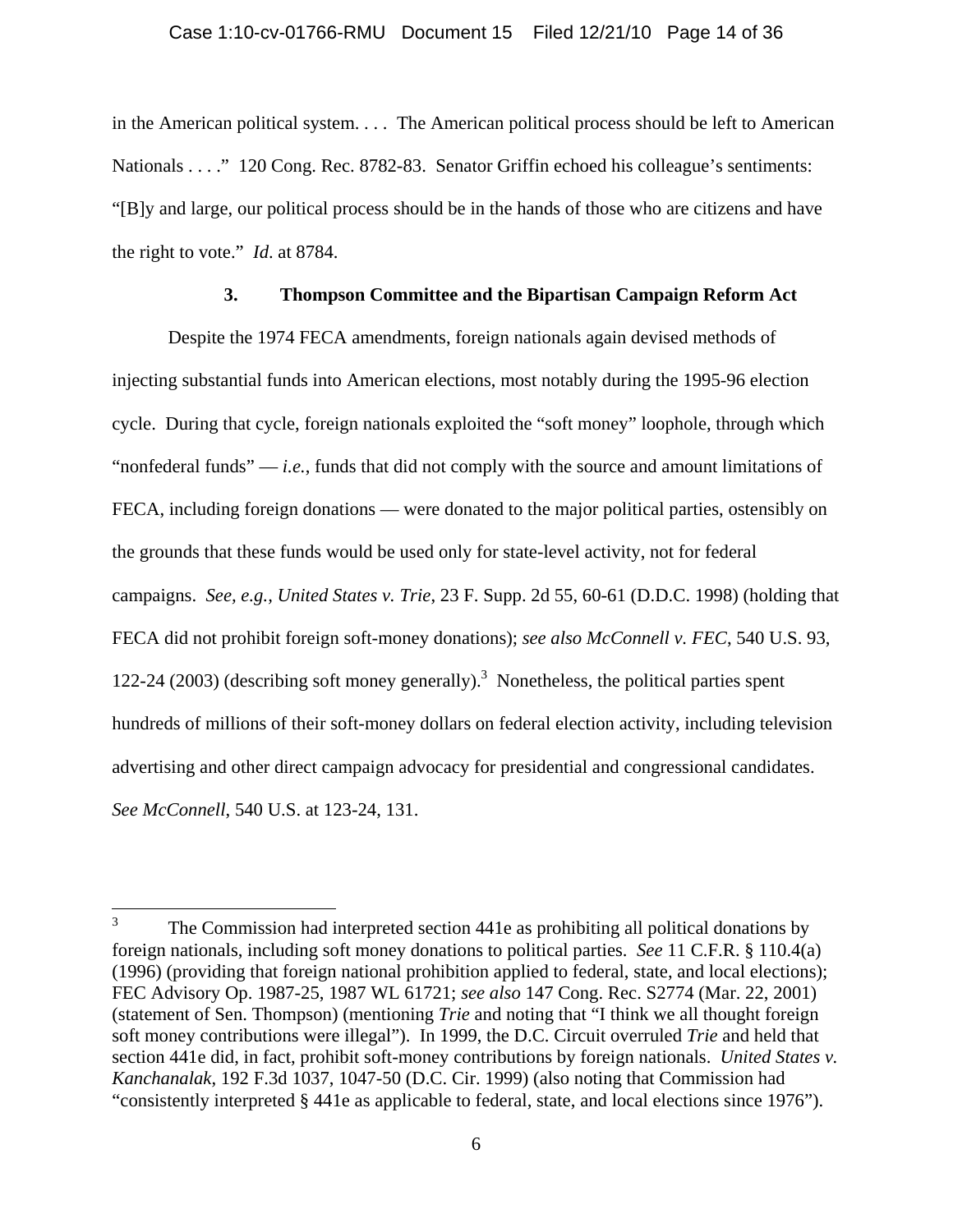#### Case 1:10-cv-01766-RMU Document 15 Filed 12/21/10 Page 15 of 36

In response to the widespread uproar generated by reports of such political fundraising practices, *see, e.g.,* 143 Cong. Rec. S2058 (Mar. 10, 1997) (statement of Sen. Glenn) ("The American people are disgusted by what they see in campaign finance."); *Rotten Campaign Finance*, Roanoke Times & World News, Oct. 30, 1996, *available at* 1996 WLNR 1221190 (encouraging "public outcry" over "Buddhist temple" fundraising scandal and others), the Senate charged its Committee on Governmental Affairs to investigate various troubling aspects of how the 1996 elections had been financed, including any "[f]oreign contributions and their effect on the American political system." S. Rep. No. 105-167 at 11 (1998) (internal quotation marks omitted). The Senate Committee — chaired by Senator Fred Thompson and often referred to as the "Thompson Committee" — conducted an exhaustive investigation throughout 1997, culminating in a written report nearly 10,000 pages long. *See id*. 4

Among the Thompson Committee's primary findings was that foreign individuals including several whom the Committee believed to be acting on behalf of foreign governments — had successfully used political contributions to purchase access to powerful American officials. *See generally* S. Rep. No. 105-167 at 781-2710 (majority report on foreign influence), 4619-5925 (minority report on same).<sup>5</sup> These contributions "allowed wealthy and wellconnected foreign nationals to arrange almost unlimited access to the President and other top U.S. policymakers." *Id*. at 46. For example, one South Korean national gave \$250,000 in foreign corporate funds to the Democratic National Committee ("DNC") in exchange for the

 $\frac{1}{4}$  In the course of its investigation, the Committee "issued 427 subpoenas . . . [reviewed] 1,500,000 pages of documents, . . . took 200 depositions and conducted over 200 witness interviews . . . [and] held 32 days of hearings, taking testimony from 72 witnesses." S. Rep. No. 105-167 at 15.

<sup>5</sup> As the Supreme Court noted, "[t]he committee's principal findings relating to Democratic Party fundraising were set forth in the majority's report, while the minority report primarily described Republican practices. The two reports reached consensus, however, on certain central propositions" regarding campaign finance abuses. *McConnell*, 540 U.S. at 129.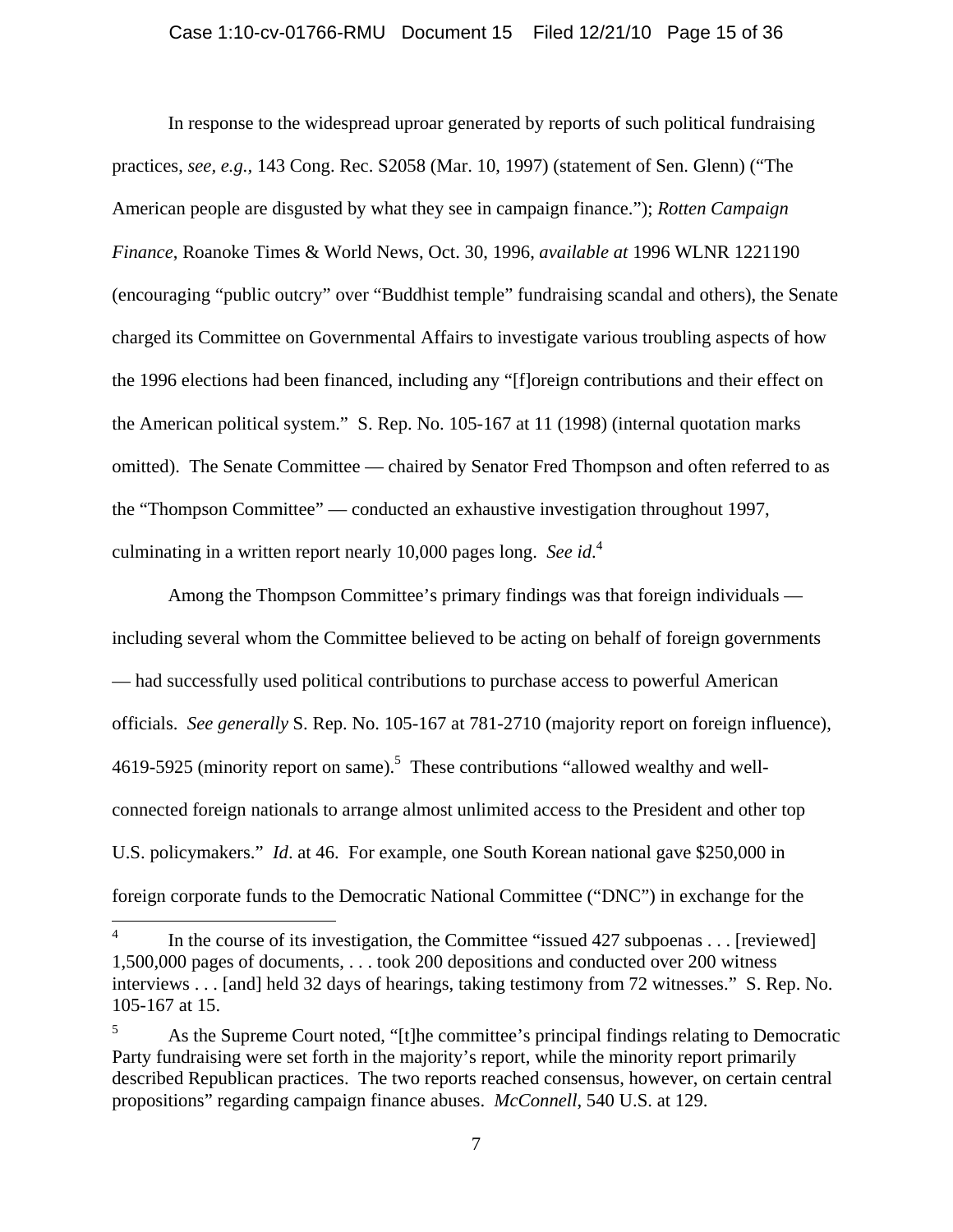#### Case 1:10-cv-01766-RMU Document 15 Filed 12/21/10 Page 16 of 36

opportunity to press his company's business interests in a personal meeting with the President of the United States. *See id*. at 4832-34; *see also id*. at 37 (summarizing incident). In another case, fundraiser Charlie Trie raised a total of \$645,000 for the DNC from 1994-1996 — money that originated largely from Ng Lap Seng, a foreign national "hotel tycoon in Macao with reputed links to organized crime who advises the Chinese government." *Id*. at 39. Ng was rewarded for his contributions with ten visits to the White House between 1994 and 1996. *See id*. The purpose of these visits was not conclusively determined, *see id*. at 39 & n.5, but the evidence before the Committee established that foreign-funded contributions "purchased access for [Trie] and Ng to the highest levels of our government." *See id*. at 2519; *see also id*. at 2524-36 (describing Ng's activities in detail). And the Republican National Committee received substantial foreign funds as well, such as from the "wealthy Hong Kong businessman" who "hosted the chairman of the Republican National Committee on a yacht in Hong Kong Harbor and provided \$2 million in collateral for a loan used to help elect Republican candidates to office." *See id*. at 4562, 4667-68 (noting that funds were wired from Hong Kong corporation).

Most troubling to the Senate Committee was the case of Ted Sioeng, a foreign national who "worked, and perhaps still works, on behalf of the Chinese government." *See* S. Rep. No. 105-167 at 47; *see also* 147 Cong. Rec. S2449 (Mar. 19, 2001) (statement of Sen. Collins) ("Sioeng, we later discovered, was a self-described agent of the Chinese government."). Sioeng dined with the President twice and "gain[ed] access to high-ranking officials of both parties" as a result of his contributions to those parties, *see* S. Rep. No. 105-167 at 37, 4567, 4601 contributions that may have been funded by the Chinese government itself. *See id.* at 2505. And Sioeng was not the only potential foreign agent to seek influence over elected officials through campaign contributions; to the contrary, the Committee found that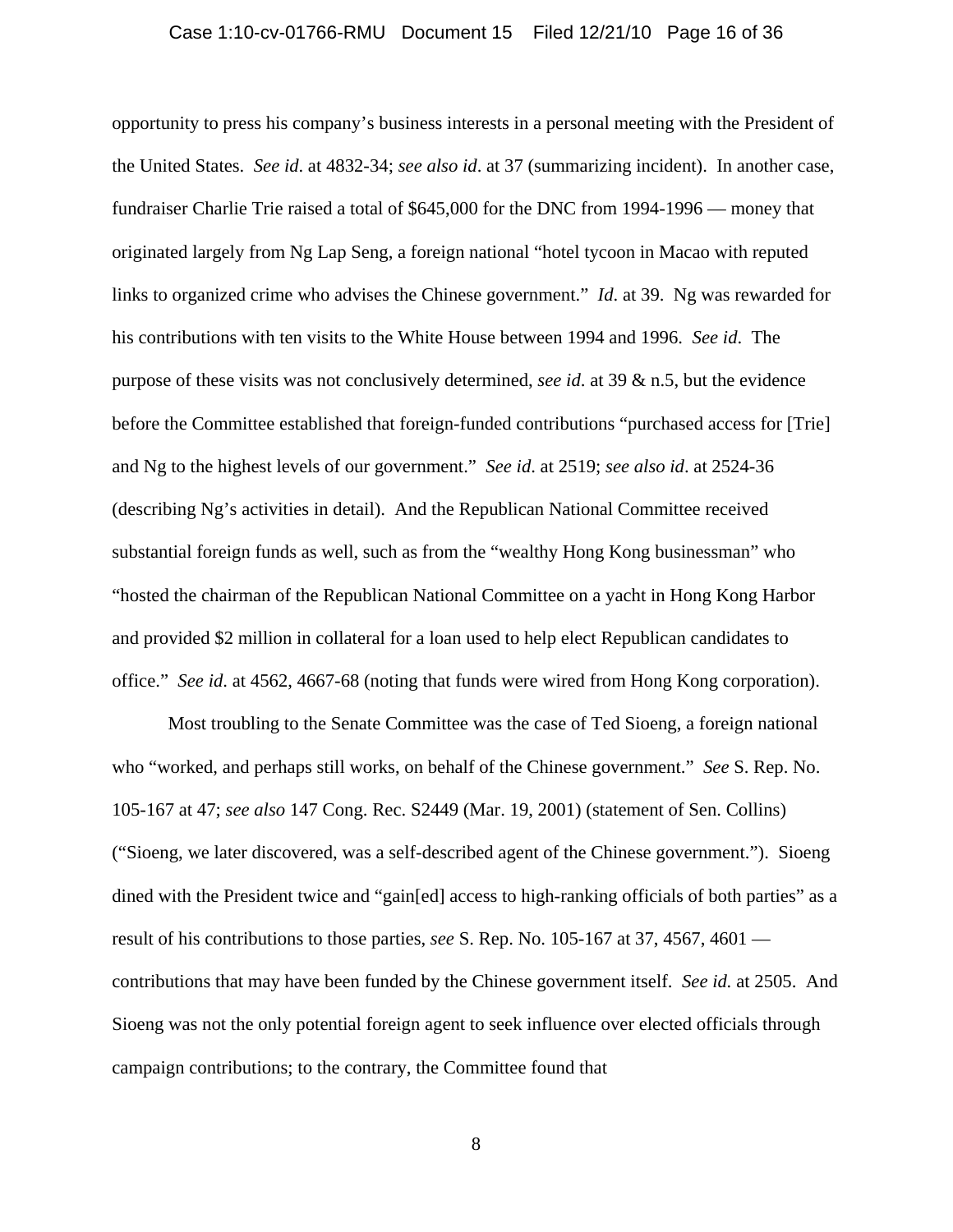high-level PRC [People's Republic of China] government officials devised plans to increase China's influence over the U.S. political process . . . . Indeed, [the Committee] . . . found a broad array of Chinese efforts designed to influence U.S. policies and elections through, among other means, financing election campaigns. . . . The Committee has identified specific steps taken in furtherance of . . . these plans. . . . Among these efforts were the devising of a seeding strategy of developing viable candidates sympathetic to the PRC for future federal elections . . . [and] financing American elections through covert means.

*Id*. at 47; *see also id*. at 2501-12 (discussing activities of Chinese government). These efforts included not just congressional elections, but "the 1996 Presidential race and state elections as well." *Id.* at 2509. "[T]he government of China may have allocated millions of dollars in 1996 alone to achieve its objectives." *Id*.

The Committee found that these events "expose[d] existing vulnerabilities in federal election law, which, although intended to prohibit foreign money in United States elections, [was] not always as clear or as strong as required." S. Rep. No. 105-167 at 4578. Accordingly, the Committee urged the rest of Congress to "rely" on the report as "a factual record . . . in formulating legislative proposals." *Id*. at 8 ("[I]t is the expectation of the Committee that the facts developed by its investigation . . . will be of use . . . when [Congress] considers legislation to reform campaign finance laws . . . .").

Such legislation was proposed almost immediately, *see Trie*, 23 F. Supp. 2d at 60 n.7 (noting March 1998 introduction of bill in House of Representatives), and after failing to pass campaign finance reform bills in its 1997-1998 and 1999-2000 sessions, Congress enacted the Bipartisan Campaign Reform Act of 2002 ("BCRA"), Pub. L. No. 107-155, 116 Stat. 81. BCRA, which comprehensively amended FECA, included several provisions that strengthened and clarified the foreign national prohibition, largely in response to the conduct described in the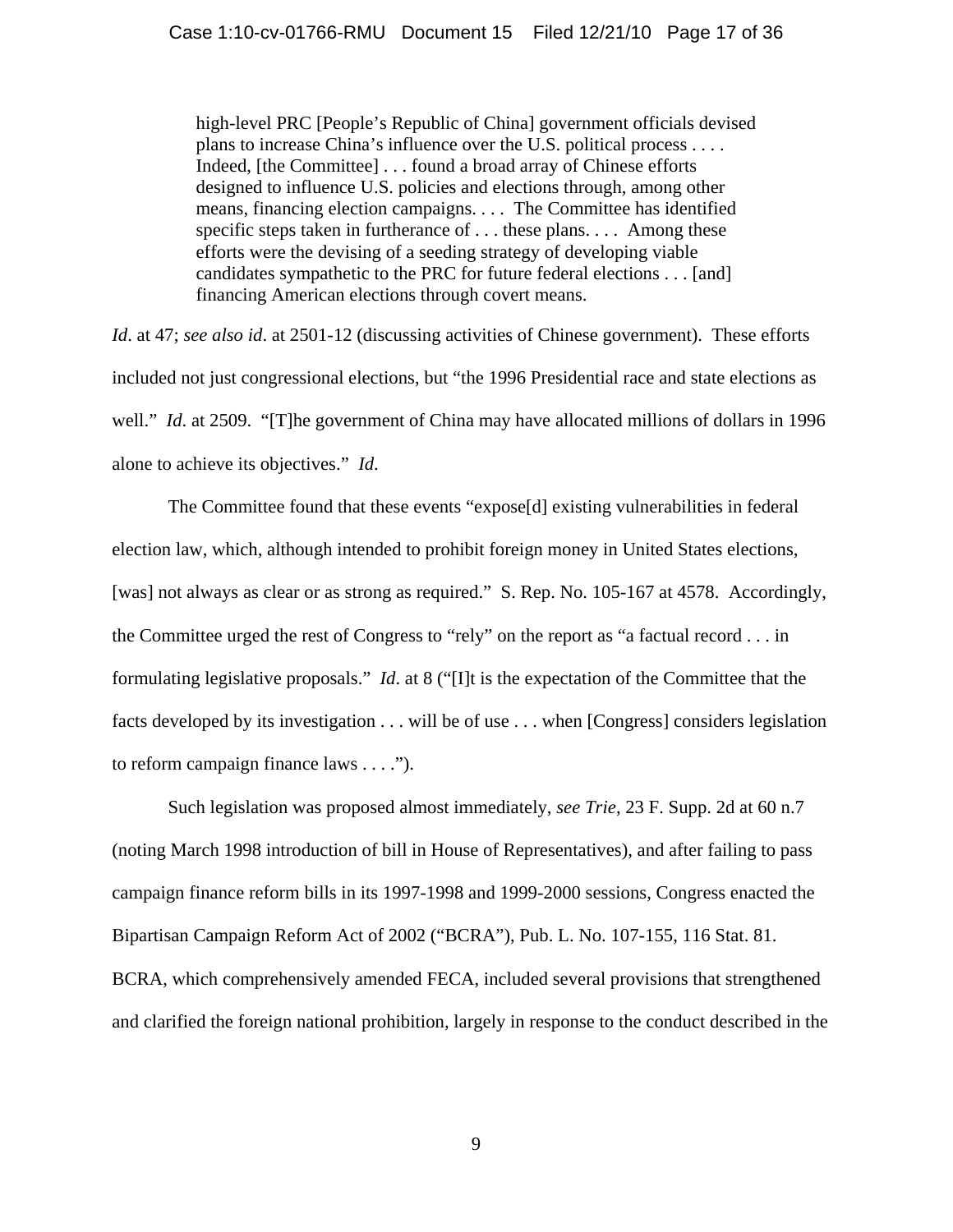1998 Senate Committee report.<sup>6</sup> First, BCRA section 303 amended 2 U.S.C. § 441e to explicitly prohibit foreign nationals from disbursing funds:

- in connection with any "Federal, State, or local election";
- to any political party; or
- to finance independent expenditures or electioneering communications.<sup>7</sup>

116 Stat. 96 (codified at 2 U.S.C. § 441e(a)(1)(A)-(C)). Second, BCRA section 308 prohibited foreign nationals from financing presidential inaugurations. *See* 116 Stat. 103-04 (codified at 36 U.S.C. § 510(c)). Third, BCRA section 314(b)(2)(A) directed the United States Sentencing Commission to increase the criminal penalties for illegal conduct involving foreign contributions.  $116$  Stat.  $107<sup>8</sup>$ 

 $\frac{1}{6}$  *See* 147 Cong. Rec. S3127 (Mar. 29, 2001) (statement of Sen. Thompson) (supporting bill and discussing committee's finding of "a wide-ranging effort to circumvent the federal election laws by funneling campaign contributions, sometimes from foreign sources"); 147 Cong. Rec. S2449 (Mar. 19, 2001) (statement of Sen. Collins) (supporting bill's "prohibit[ing] foreign nationals from contributing soft money in connection with federal, state, or local elections" and noting that "[t]he problem with soft money was evident during the 1997 hearings by the Senate Committee on Governmental Affairs"); 147 Cong. Rec. S2423 (Mar. 19, 2001) (statement of Sen. Specter) ("Anyone who watched the Governmental Affairs hearings in 1997 knows the alarming role of illegal foreign contributions in our 1996 campaigns."); 148 Cong. Rec. H355 (Feb. 13, 2002) (statement of Rep. Kirk) (supporting bill and discussing Chinese nationals' use of soft-money loophole); *see also McConnell*, 540 U.S. at 132 ("In BCRA, Congress enacted many of the [Senate] committee's proposed reforms.").

<sup>7</sup> An independent expenditure is a communication that expressly advocates the election or defeat of a candidate and is not coordinated with any candidate or political party. 2 U.S.C. § 431(17). An electioneering communication is a broadcast communication that refers to a clearly identified federal candidate and is broadcast in the relevant jurisdiction in the 30 days before a primary election or 60 days before a general election. *See* 2 U.S.C. § 434(f)(3).

<sup>8</sup> BCRA section 317 also codified an earlier Commission finding that residents of American Samoa, who have non-voting representation in Congress and "owe[ ] permanent allegiance to the United States," 8 U.S.C. § 1101(a)(22)(B), are not subject to the prohibition. 116 Stat. 109 (codified at 2 U.S.C. § 441e(b)(2)) (excluding noncitizen "nationals" of the United States from definition of "foreign national"); *see also* 8 U.S.C. § 1408(1); 8 U.S.C. § 1101(a)(29).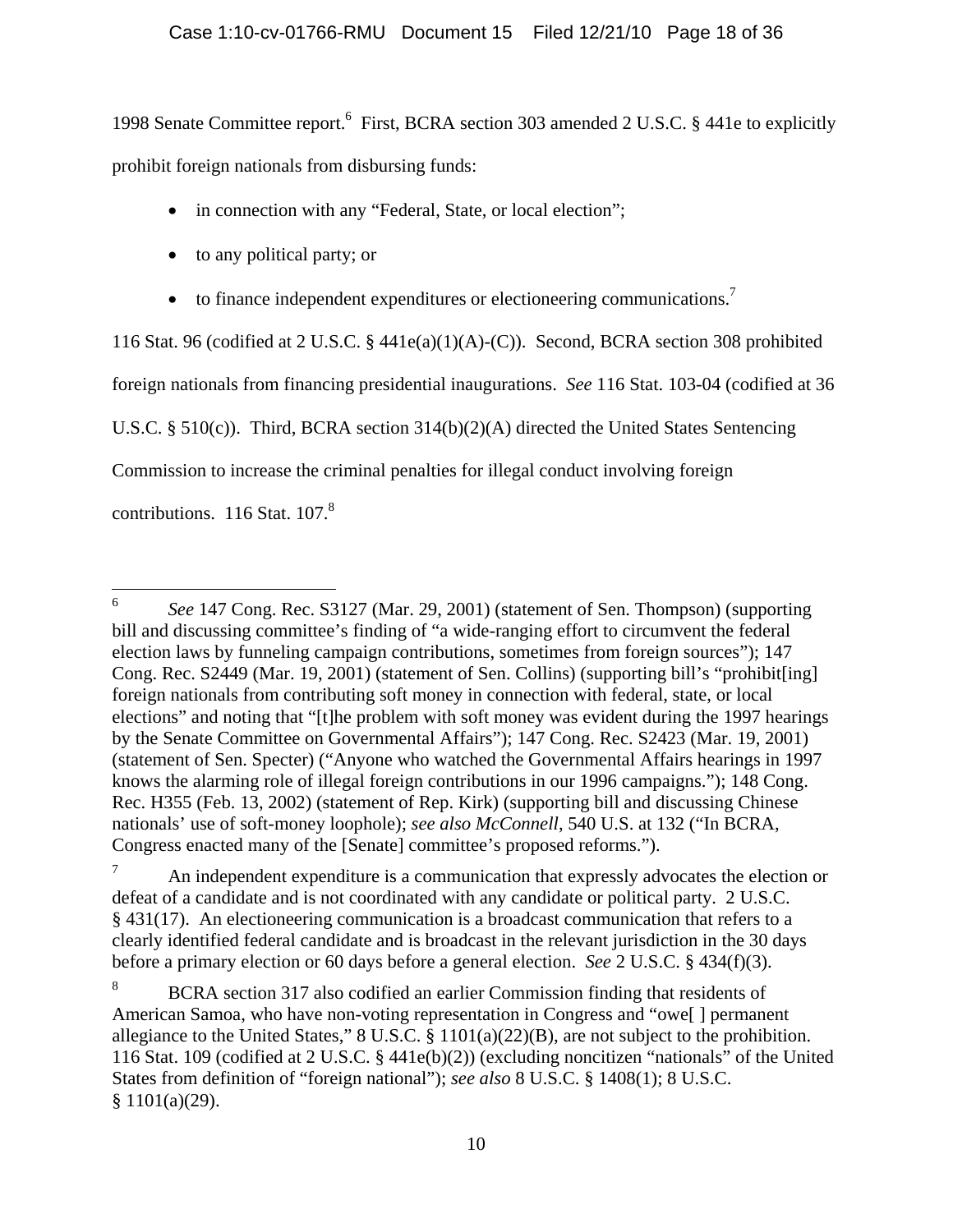#### Case 1:10-cv-01766-RMU Document 15 Filed 12/21/10 Page 19 of 36

 After BCRA was enacted, the Commission promulgated a regulation to implement the new provisions regarding foreign nationals, moving the prohibition from 11 C.F.R. § 110.4(a) to 11 C.F.R. § 110.20. FEC, *Contribution Limitations and Prohibitions*, 67 Fed. Reg. 69,928, 69,940-46 (Nov. 19, 2002). In relevant part, the Commission's regulation essentially tracks and incorporates the language of section 441e. *See* 11 C.F.R. § 110.20(a)(3) (defining "foreign national"), 110.20(b)-(c) (prohibiting foreign disbursements in connection with elections and to political parties), 110.20(f) (prohibiting foreign disbursements for independent expenditures).

#### **C. Plaintiffs**

1

Plaintiffs are two foreign nationals who temporarily reside and work in the United States. (*See* Compl. **[1** 10-11, 15.)<sup>9</sup> They are neither citizens nor permanent residents of the United States. (*See id*. ¶¶ 10, 15.) Each plaintiff's current authorization to reside and work in the United States commenced in 2009 and is scheduled to expire in 2012. (*See id*.)

Collectively, plaintiffs wish to (1) contribute to candidates for federal office, (2) contribute to a national political party, (3) finance candidate advocacy through an independent organization (*i.e.*, the Club for Growth), (4) contribute to a candidate for state office, and (5) make independent expenditures advocating the re-election of the President. (*See id*.  $\P$ [13, 18.) Plaintiffs also anticipate wishing to make "similar contributions and expenditures" in the future. (*Id*. ¶¶ 14, 19)

Plaintiffs filed this suit on October 19, 2010, alleging that 2 U.S.C. § 441e violates the First Amendment as applied to all foreign nationals who lawfully reside and work in the United States. (Compl. ¶ 1.) Plaintiffs have requested (Docket No. 2) a three-judge district court

<sup>9</sup> Unless otherwise noted, all facts regarding plaintiffs are derived from their complaint, which is assumed to be true for purposes of this motion only. *See infra* p. 12.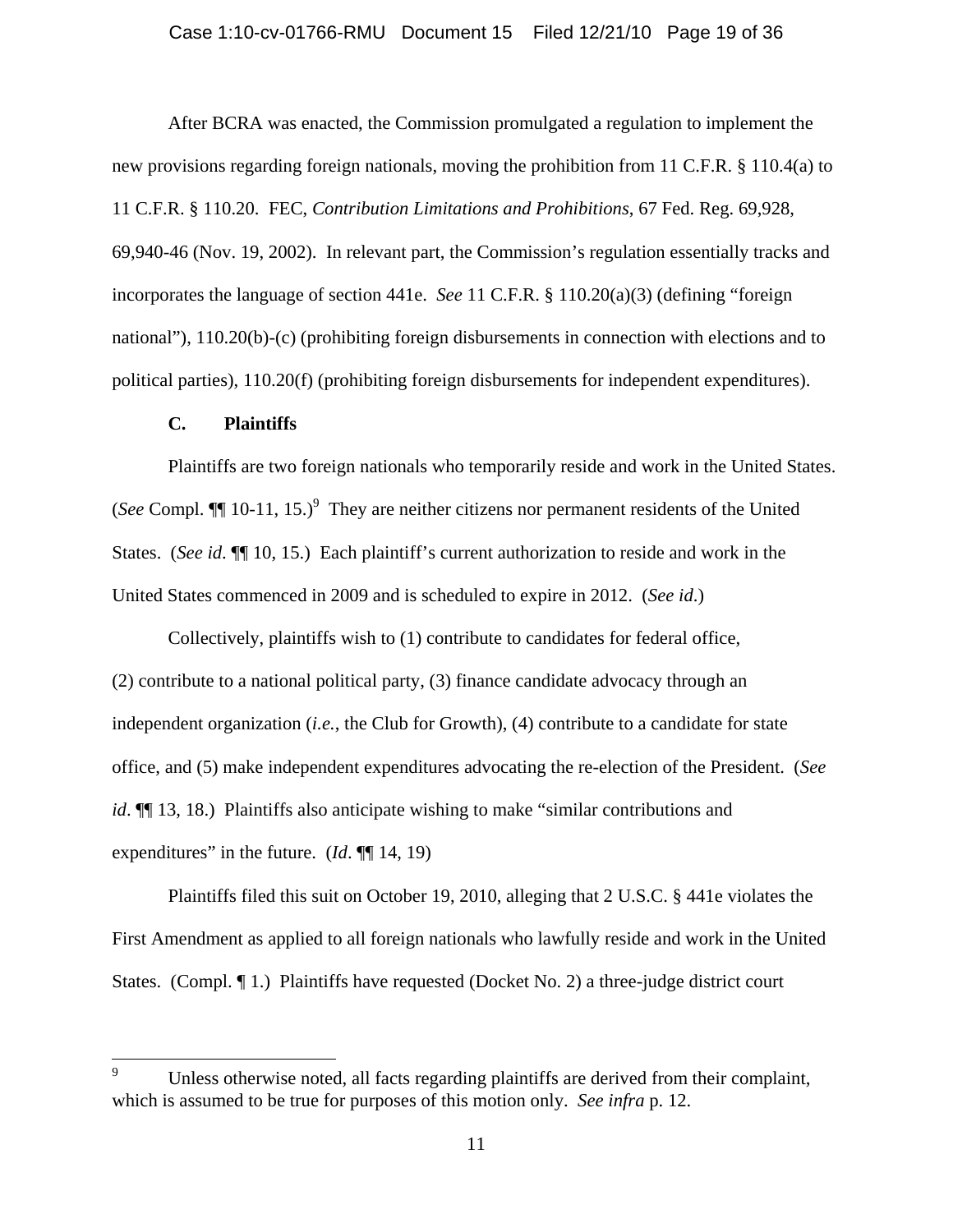#### Case 1:10-cv-01766-RMU Document 15 Filed 12/21/10 Page 20 of 36

pursuant to BCRA section 403, 116 Stat. at 113-14, and the Commission has opposed that request (Docket No. 10).

### **II. ARGUMENT**

 The Constitution vests Congress and the President with plenary power over the nation's foreign affairs and charges the elected branches to protect the United States against foreign enemies. Accordingly, any judicial review of congressional judgments regarding matters of foreign policy must be exceedingly deferential. Plaintiffs' complaint does not and cannot provide allegations sufficient for this Court to overturn Congress's determination that the protection of American democracy is best served by prohibiting temporarily resident aliens from underwriting American candidates and campaigns. The statutory prohibition on electoral financing by foreign nationals rationally relates to the governmental interest of limiting opportunities for those whose fundamental allegiances lie elsewhere to influence American elections.

#### **A. Standard of Review**

Dismissal of a complaint is appropriate where, accepting the complaint as true and drawing all reasonable inferences in the plaintiff's favor, the complaint fails as a matter of law to state a claim on which relief can be granted. Fed. R. Civ. P. 12(b)(6); *Bell Atl. Corp. v. Twombly*, 550 U.S. 544, 558 (2007) (holding dismissal appropriate "when the allegations in a complaint, however true, could not raise a claim of entitlement to relief"); *Kassem v. Wash. Hosp. Ctr*., 513 F.3d 251, 253 (D.C. Cir. 2008) (citing *Erickson v. Pardus,* 551 U.S. 89, 93 (2007)). In deciding a motion to dismiss, the court may consider the complaint itself and "'matters about which the Court may take judicial notice," *Camp v. Kollen*, 567 F. Supp. 2d 170, 172 (D.D.C. 2008) (quoting *Gustave-Schmidt v. Chao*, 226 F. Supp. 2d 191, 196 (D.D.C.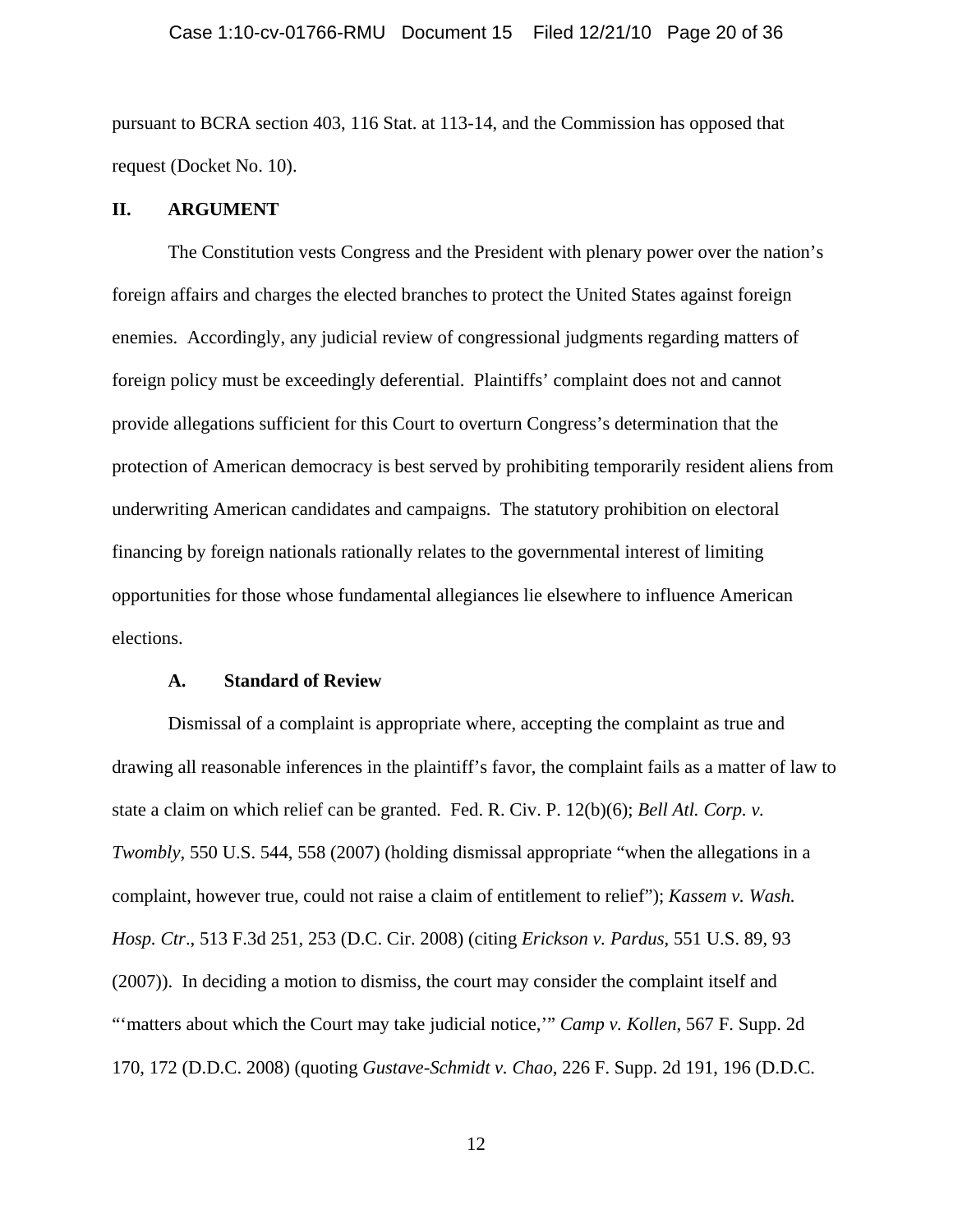2002)), including public governmental records. *See Abhe & Svoboda, Inc. v. Chao*, 508 F.3d 1052, 1059 (D.C. Cir. 2007); *Kaempe v. Myers*, 367 F.3d 958, 965 (D.C. Cir. 2004).

# **B. The Authority of the Elected Branches of the Federal Government over Alienage and Immigration Matters Is Subject to Rational Basis Review**

"[T]he federal power over external affairs [is] in origin and essential character different from that over internal affairs . . . ." *United States v. Curtiss-Wright Export Corp.*, 299 U.S. 304, 319 (1936). As a result, for almost as long as there has been a Constitution, courts have routinely deferred to the government's broad authority to legislate over matters of foreign affairs and national security. "As the Supreme Court suggested in *Marbury* and made clear in later cases, 'The conduct of the foreign relations of our Government is committed by the Constitution to the Executive and Legislative — the political — Departments of the Government, and the propriety of what may be done in the exercise of this political power is not subject to judicial inquiry or decision.'" *Schneider v. Kissinger*, 412 F.3d 190, 194 (D.C. Cir. 2005) (quoting *Oetjen v. Cent. Leather Co.,* 246 U.S. 297, 302 (1918)); *see also id.* at 194-96 ("Absent precedent, there could still be no doubt that decision-making in the fields of foreign policy and national security is textually committed to the political branches of government."); *Haig v. Agee*, 453 U.S. 280, 292 (1981) ("Matters intimately related to foreign policy and national security are rarely proper subjects for judicial intervention.").

 Inextricably bound up with the authority of the political branches over foreign affairs and national security matters is the government's power to regulate in the field of alienage and immigration. "[A]ny policy toward aliens is vitally and intricately interwoven with contemporaneous policies in regard to the conduct of foreign relations, the war power, and the maintenance of a republican form of government." *Harisiades v. Shaughnessy*, 342 U.S. 580, 588-89 (1952). "Such matters are so exclusively entrusted to the political branches of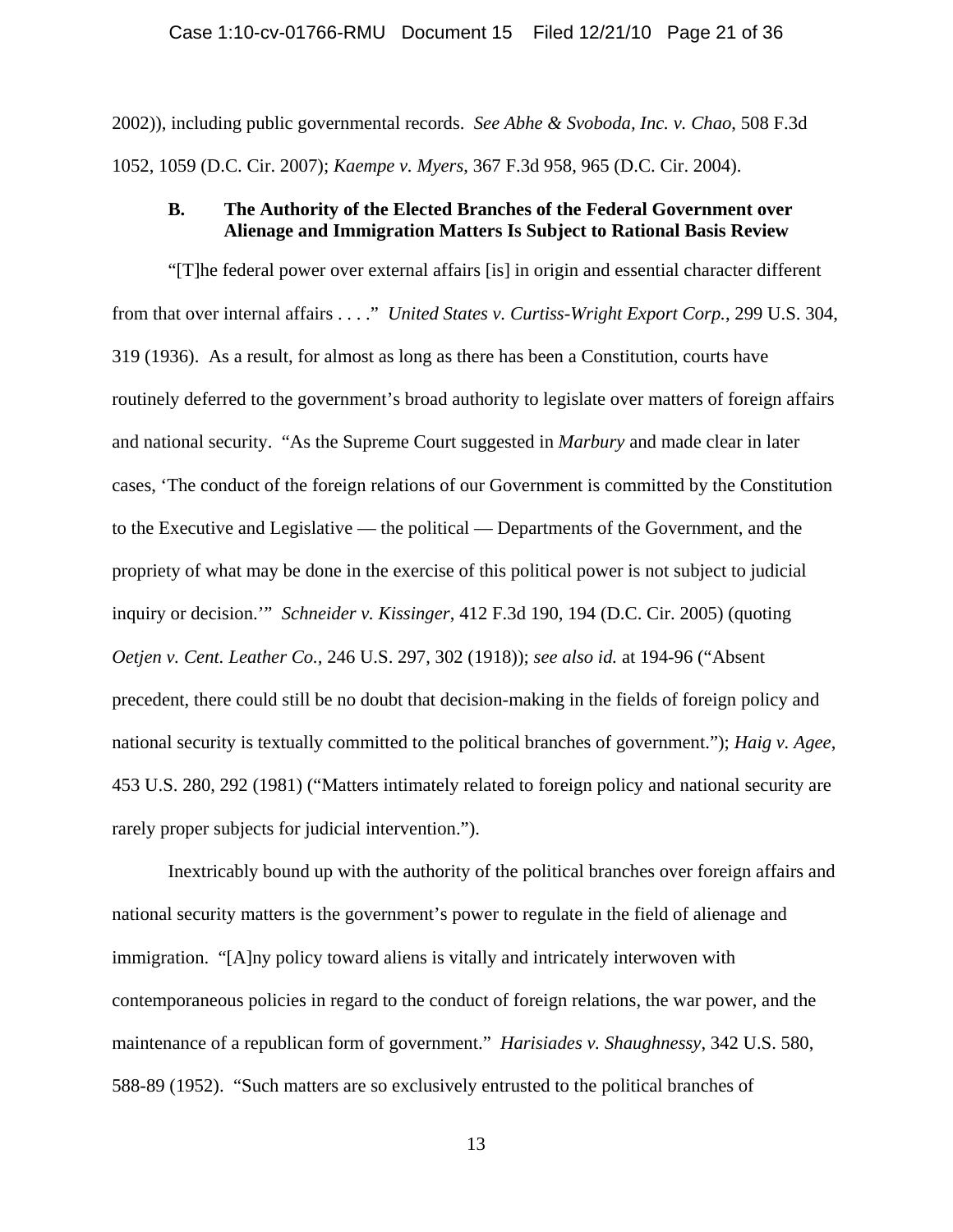#### Case 1:10-cv-01766-RMU Document 15 Filed 12/21/10 Page 22 of 36

government as to be largely immune from judicial inquiry or interference." *Id.* at 589; *see also Mathews v. Diaz*, 426 U.S. 67, 81 (1976) ("For reasons long recognized as valid, the responsibility for regulating the relationship between the United States and our alien visitors has been committed to the political branches of the Federal Government."); *Plyler v. Doe*, 457 U.S. 202, 219 n.19 (1982) ("[A]lienage classifications may be intimately related to the conduct of foreign policy, to the federal prerogative to control access to the United States, and to the plenary federal power to determine who has sufficiently manifested his allegiance to become a citizen of the Nation."); *Hampton v. Mow Sun Wong*, 426 U.S. 88, 101 n.21 (1976) ("[T]he power over aliens is of a political character and therefore subject only to narrow judicial review.").

In the contexts of deportation and exclusion, the government's power is thus plenary, *see Kleindienst v. Mandel*, 408 U.S. 753, 766 (1972), allowing it to regulate aliens even on the basis of their ideology and the content of their ideas. In *Harisiades*, for example, the Court held that the First Amendment did not prevent the government from choosing to deport, pursuant to the Alien Registration Act of 1940, a resident alien because he had formerly been a member of the Communist party. 342 U.S. 580. Likewise, the First Amendment posed no bar to the government choosing to deport, consistent with the Internal Securities Act of 1950, another individual due to his former membership in the Communist party. *Galvan v. Press*, 347 U.S. 522 (1954). And in *Kleindienst v. Mandel*, the Court held that the First Amendment rights of listeners in the United States did not bar the government from refusing to issue a visa to an alien because he espoused political views that rendered him ineligible for a visa under the Immigration and Nationality Act of 1952. 408 U.S. 753.

 Even outside the context of deportation and exclusion, the Constitution permits the federal government to treat citizens differently from noncitizens and to draw distinctions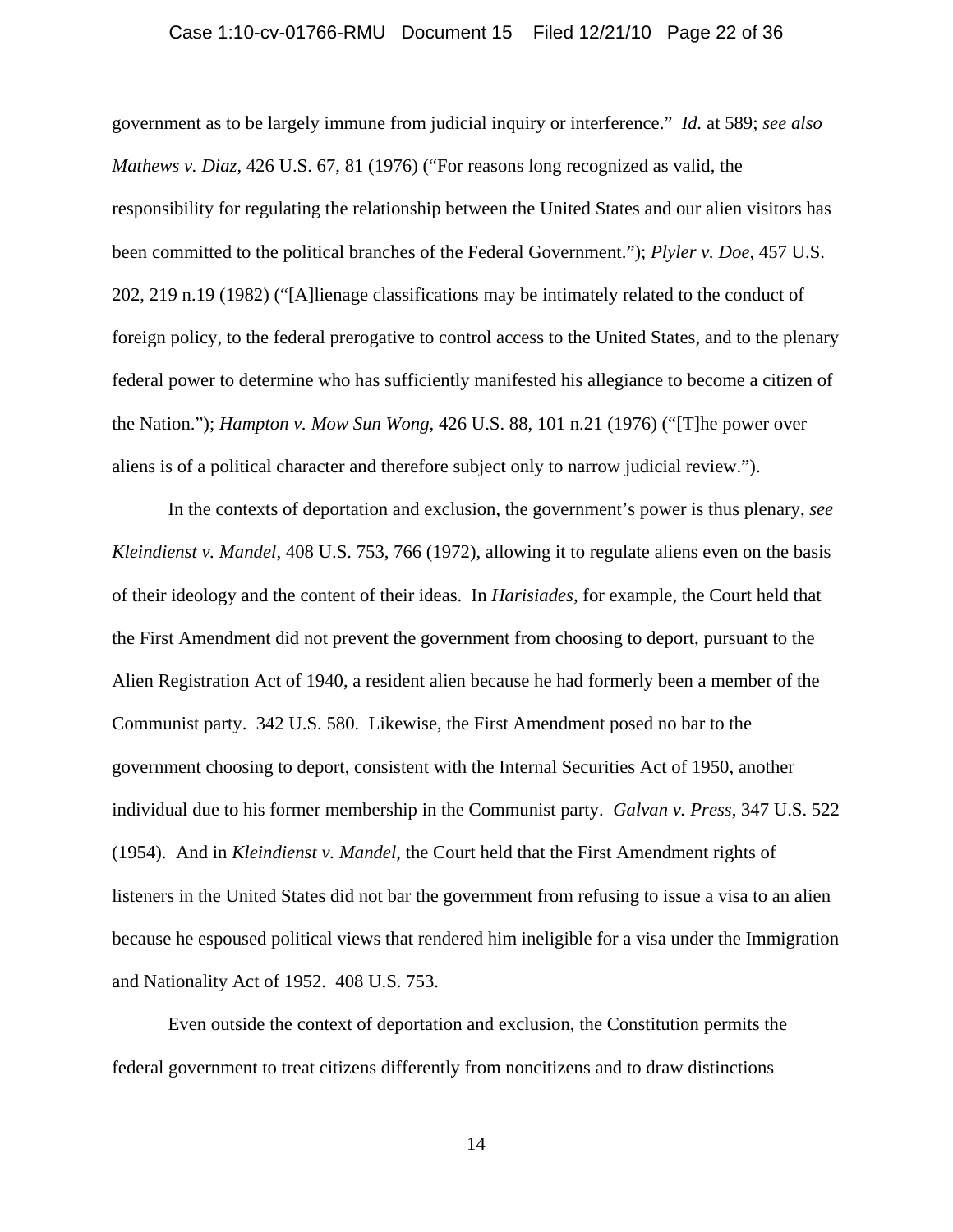#### Case 1:10-cv-01766-RMU Document 15 Filed 12/21/10 Page 23 of 36

between classes of aliens. *See Mathews*, 426 U.S. at 80 ("Congress regularly makes rules that would be unacceptable if applied to citizens."). "[C]lassifications based on alienage . . . are permissible so long as the challenged statute is not a 'wholly irrational' means of effectuating a legitimate government purpose." *Moving Phones P'ship v. FCC*, 998 F.2d 1051, 1056 (D.C. Cir. 1993) (quoting *Mathews*, 426 U.S. at 83). In *Mathews*, for example, the Court unanimously upheld under rational basis review the denial of Medicare benefits to certain classes of aliens. 426 U.S. at 82-83 (holding that Congress could condition program eligibility of aliens on continuous residence for period of five years and admission for permanent residence). Similarly, in *Moving Phones Partnership,* the Court of Appeals for the D.C. Circuit upheld under rational basis review a statute that prohibited the grant of radio licenses to aliens and to corporations with more than a certain level of alien ownership or control. Noting that the ownership restrictions "reflect a long-standing determination to safeguard the United States from foreign influence in broadcasting," the Court of Appeals held that the limits were rationally related to this "national security policy." 998 F.2d at 1055-56 (internal quotation marks omitted).

 Deference to the government's broad authority over immigration and alienage matters is particularly apt regarding political functions. In numerous cases the Supreme Court has subjected state laws that exclude aliens from participating in the process of self-government to rational basis review. In fact, the Supreme Court has expressly noted that "strict scrutiny is out of place when the restriction primarily serves a political function." *Cabell v. Chavez-Salido*, 454 U.S. 432, 439 (1981). Recognizing the "[s]tate's historical power to exclude aliens from participation in its democratic political institutions," the Court in *Sugarman v. Dougall* held that states could reasonably exclude aliens from holding high public office and from voting. 413 U.S. 634, 648-49 (1973) ("[I]mplicit in many of this Court's voting rights decisions is the notion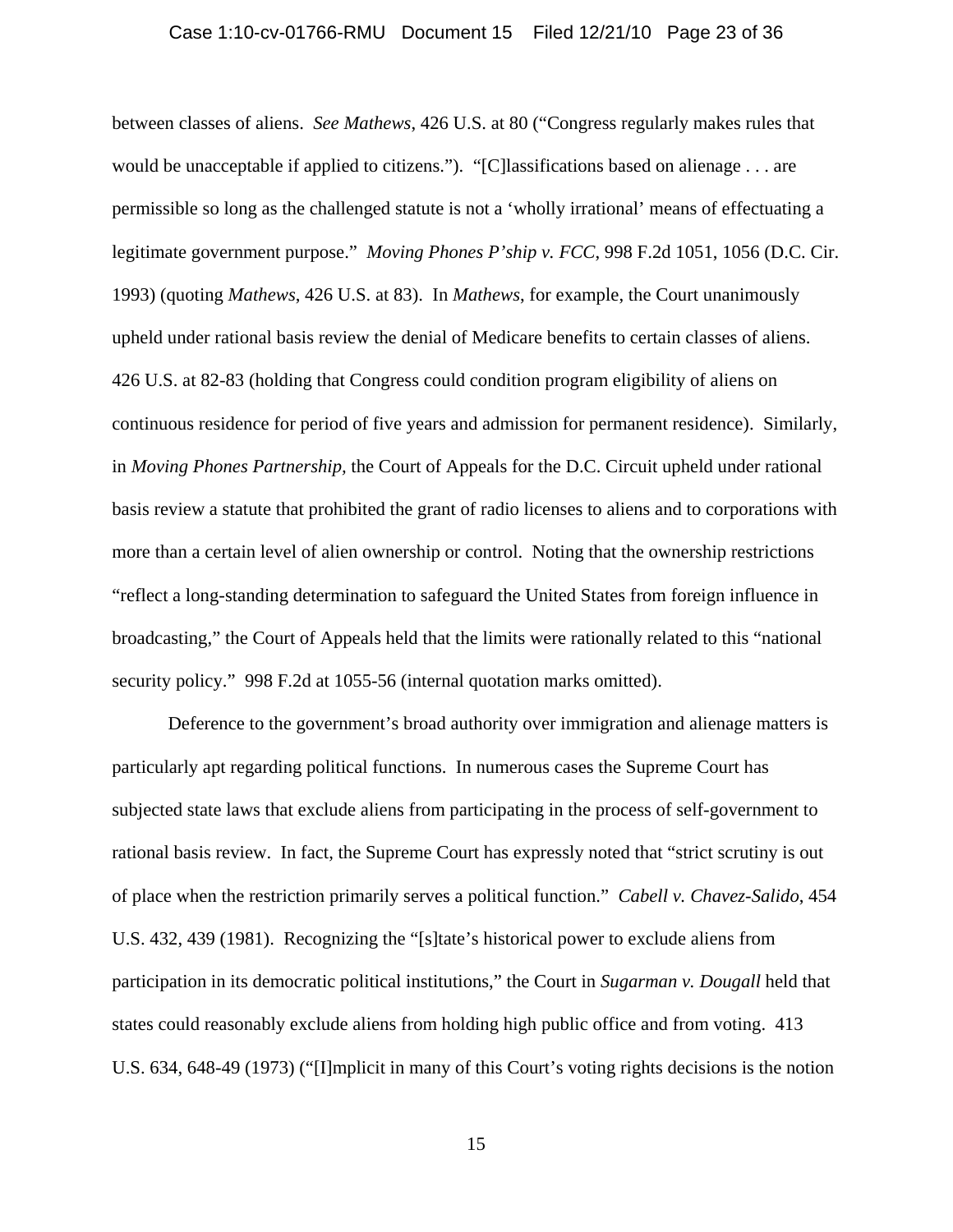# Case 1:10-cv-01766-RMU Document 15 Filed 12/21/10 Page 24 of 36

that citizenship is a permissible criterion for limiting" the rights to vote or hold public office.). "[O]ur scrutiny," the Court explained, "will not be so demanding where we deal with matters resting firmly within a State's constitutional prerogatives . . . [and] constitutional responsibility for the establishment and operation of its own government." *Id*. at 648.

In *Foley v. Connelie*, the Court upheld under rational basis review a state statute requiring police officers to be United States citizens. 435 U.S. 291 (1978). And in *Ambach v. Norwick*, the Court similarly upheld under rational basis review a state provision that prohibited the certification as a public school teacher of any person not a citizen of the United States. 441 U.S. 68 (1979). The Court explained that "some state functions are so bound up with the operation of the State as a governmental entity as to permit the exclusion from those functions of all persons who have not become part of the process of self-government." *Id*. at 73-74; *see also Cabell*, 454 U.S. at 439 (holding that state statute that required peace officers to be United States citizens was constitutional under lower level of scrutiny articulated in *Sugarman*).

The Supreme Court has applied strict scrutiny, on the other hand, to the exclusion of aliens as a class only to "'exclusions [which] struck at the noncitizens' ability to exist in the community' by denying them essential welfare assistance, educational benefits, or the right to engage in public employment or the practice of licensed professions," *i.e.*, those benefits that, "if withheld, would directly cause economic dependence or physical harm." *Moving Phones*, 998 F.2d at 1056 & n.3 (quoting *Foley*, 435 U.S. at 295) (alteration in original). As the Supreme Court has explained, "It would be inappropriate . . . to require every statutory exclusion of aliens to clear the high hurdle of 'strict scrutiny,' because to do so would obliterate all the distinctions between citizens and aliens, and thus depreciate the historic value of citizenship." *Foley*, 435 U.S. at 295 (internal quotation marks omitted).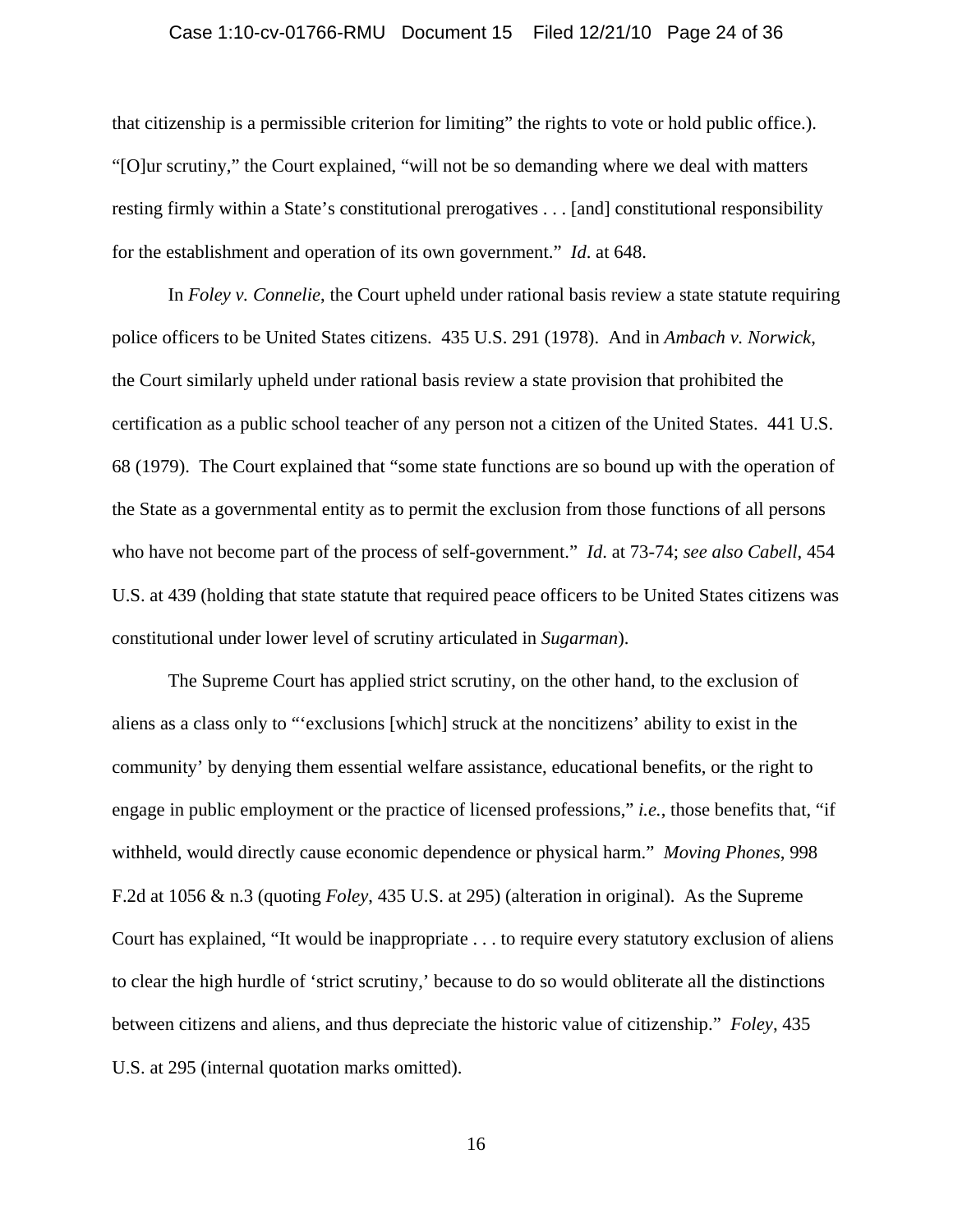#### Case 1:10-cv-01766-RMU Document 15 Filed 12/21/10 Page 25 of 36

The opportunity to make monetary contributions to candidates, unlike the ability to earn a living or receive emergency medical care, is "hardly a prerequisite to existence in a community." *See Moving Phones*, 998 F.2d at 1056. Indeed, only approximately 0.3% of the population availed themselves of the opportunity to make federal political contributions over \$200 to a given recipient in the  $2009-2010$  election cycle.<sup>10</sup> Millions of nonimmigrant aliens have "exist[ed] in the communit[ies]" of this country for over forty years while enjoying many benefits of residence other than financial participation in American elections; Congress's choice to so exclude them is thus subject to rational basis review.

Finally, although efforts by United States citizens to influence policy through lawful contributions or expenditures and the subsequent election of like-minded candidates are permissible — *see Citizens United v. FEC*, 130 S. Ct. 876, 910 (2010) ("[A] substantial and legitimate reason . . . to make a contribution . . . is that the candidate will respond by producing those political outcomes the supporter favors. Democracy is premised on responsiveness.") (internal quotation marks omitted) — that analysis is inapplicable to foreigners' intervention in the process of self-government. *See infra* pp. 18-28. Courts review restrictions on campaign expenditures by *citizens* under strict scrutiny and limits on campaign contributions by *citizens* under intermediate scrutiny. *See Buckley v. Valeo*, 424 U.S. 1, 25, 44-45, 58-59 (1976) (concluding that while contribution ceilings at issue did not impermissibly impinge upon rights of "individual citizens and candidates," independent expenditure limits unconstitutionally restricted "ability of candidates, citizens, and associations" to exercise their First Amendment

 $10\,$ 10 *See* FEC, *Detailed Files about Candidates, Parties, and Other Committees*, http://www.fec.gov/finance/disclosure/ftpdet.shtml#a2009\_2010 (last visited Dec. 16, 2010) (data revealing approximately 1 million unique contributors); U.S. Census Bureau, *Population Finder*, http://factfinder.census.gov/servlet/SAFFPopulation (last visited Dec. 21, 2010) (noting 2009 United States population of approximately 307 million).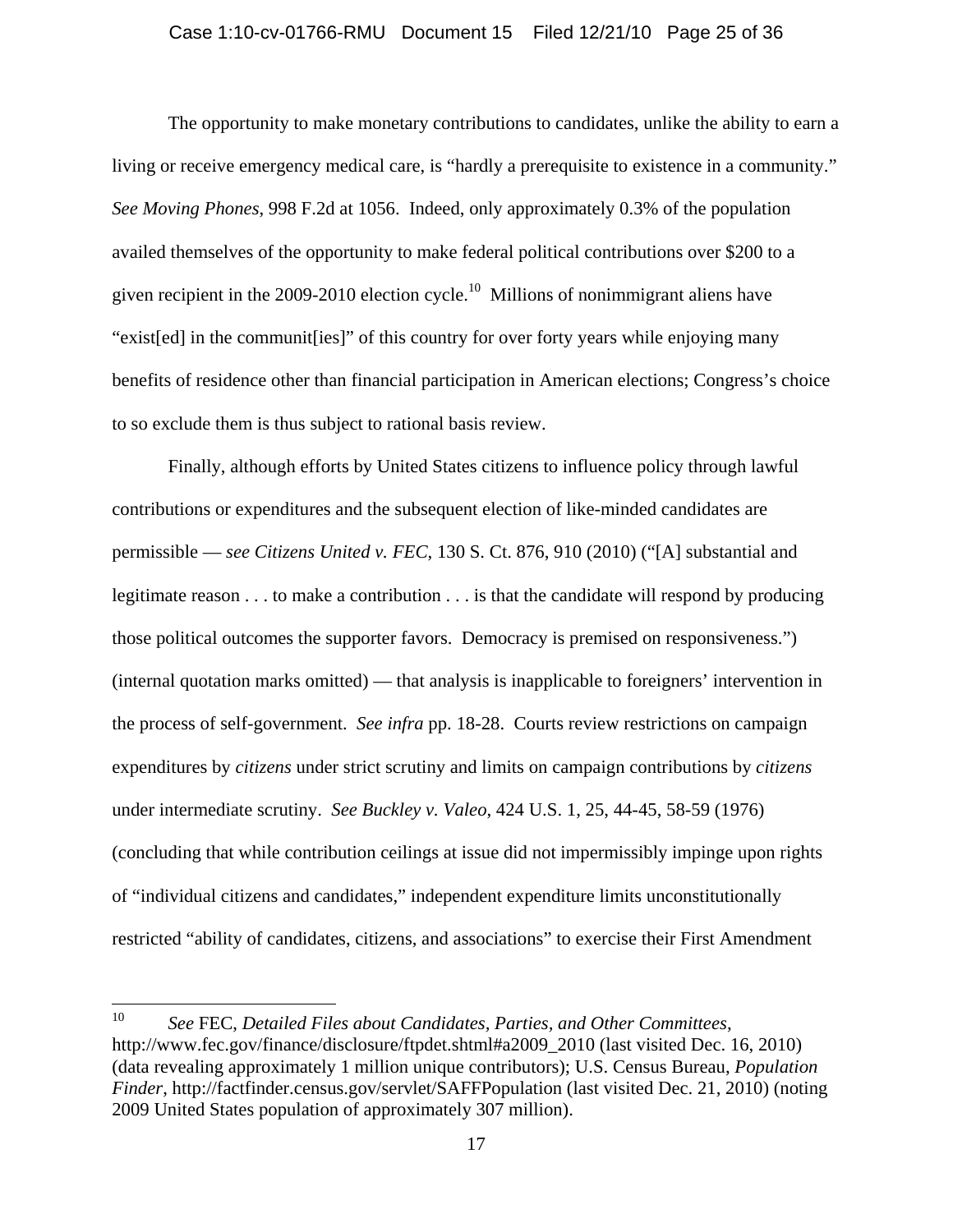#### Case 1:10-cv-01766-RMU Document 15 Filed 12/21/10 Page 26 of 36

rights). As the Supreme Court's cases involving aliens show, however, Congress is permitted to exclude foreigners from participation in self-rule where there is a rational reason for doing so. Indeed, *Citizens United* expressly disclaimed any application of its holding regarding corporate political expenditures to foreign nationals. *See* 130 S. Ct*.* at 911 (declining to address government's interest "in preventing foreign individuals or associations from influencing our Nation's political process"). Congress may prohibit noncitizens from having any influence on American policy through contributions or expenditures so long as its legislation withstands the lower level of judicial scrutiny applied to such alien exclusions.

# **C. Protecting the Nation's Self-Government from Foreign Interference Is a Legitimate Governmental Purpose**

 The constitutionality of prohibiting contributions and expenditures by foreign nationals follows inexorably from the most basic tenets of our democratic system of governance. "[A] democratic society is ruled by its people." *Foley*, 435 U.S. at 296. The process of selfgovernment must therefore begin by identifying who "We the People" are who subscribe to the constitutional order and come within its protections. "Self government . . . begins by defining the scope of the community governed and thus of the governors as well . . . ." *Cabell*, 454 U.S. at 439.

 The Supreme Court has repeatedly explained that citizenship vel non is a permissible means of determining who can directly participate in the nation's processes of self-government. "The distinction between citizens and aliens, though ordinarily irrelevant to private activity, is fundamental to the definition and government of a State," *Ambach*, 441 U.S. at 75, and "[t]he right to govern is reserved to citizens." *Foley*, 435 U.S. at 297. Thus, "[t]he exclusion of aliens from basic governmental processes is not a deficiency in the democratic system but a necessary consequence of the community's process of political self-definition . . . . Aliens are by definition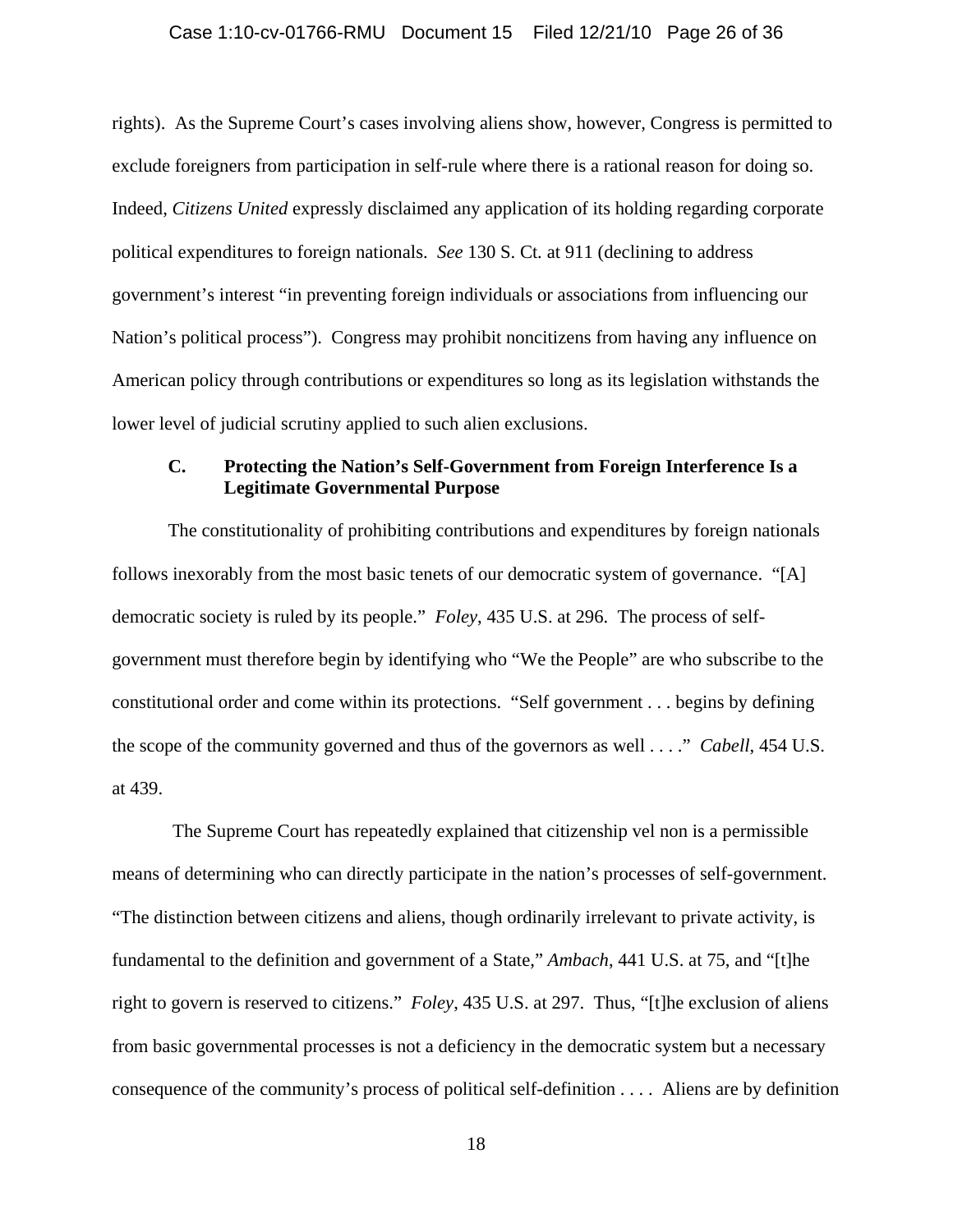#### Case 1:10-cv-01766-RMU Document 15 Filed 12/21/10 Page 27 of 36

those outside of this community." *Cabell*, 454 U.S. at 439-40. The Court has "recognized a State's historical power to exclude aliens from participation in its democratic political institutions as part of the sovereign's obligation to preserve the basic conception of a political community." *Foley*, 435 U.S. at 295-96 (citation and internal quotation marks omitted). "[I]t represents the choice, and right, of the people to be governed by their citizen peers." *Id*. at 296. Thus, "it is clear that a State may deny aliens the right to vote, or to run for elective office, for these lie at the heart of our political institutions." *Id.* As these cases demonstrate, courts defer to legislative distinctions drawn between citizens and noncitizens in the area of direct political participation. "Judicial incursions in this area may interfere with those aspects of democratic self-government that are most essential to it." *Cabell*, 454 U.S. at 440.

The concept of citizenship is, indeed, ancient. "Citizenship as a head of jurisdiction and a ground of protection was old when Paul invoked it in his appeal to Caesar." *Johnson v. Eisentrager*, 339 U.S. 763, 769 (1950). In this country, it separates those the nation can presume to be loyal by virtue of birth or oath from those who are merely transient. Citizenship status, "whether by birth or naturalization, denotes an association with the polity which, in a democratic republic, exercises the powers of governance." *Ambach*, 441 U.S. at 75; *see also id*. ("[C]itizenship represents" an "unequivocal legal bond.")<sup>11</sup> *Id.* In order for persons to become

 $11$ The concept of self-government, of course, implies "others" who are not part of the nation's political community and who may not participate in the processes of governing. The federal government is vested with powers that do "not depend upon the affirmative grants of the Constitution," *Curtis-Wright*, 299 U.S. at 318, which the government can exercise to protect its sovereignty against infringement by foreign sources. As Chief Justice Marshall long ago explained:

The jurisdiction of the nation within its own territory is necessarily exclusive and absolute. It is susceptible of no limitation not imposed by itself. Any restriction upon it, deriving validity from external source, would imply a diminution of its sovereignty . . . . This perfect equality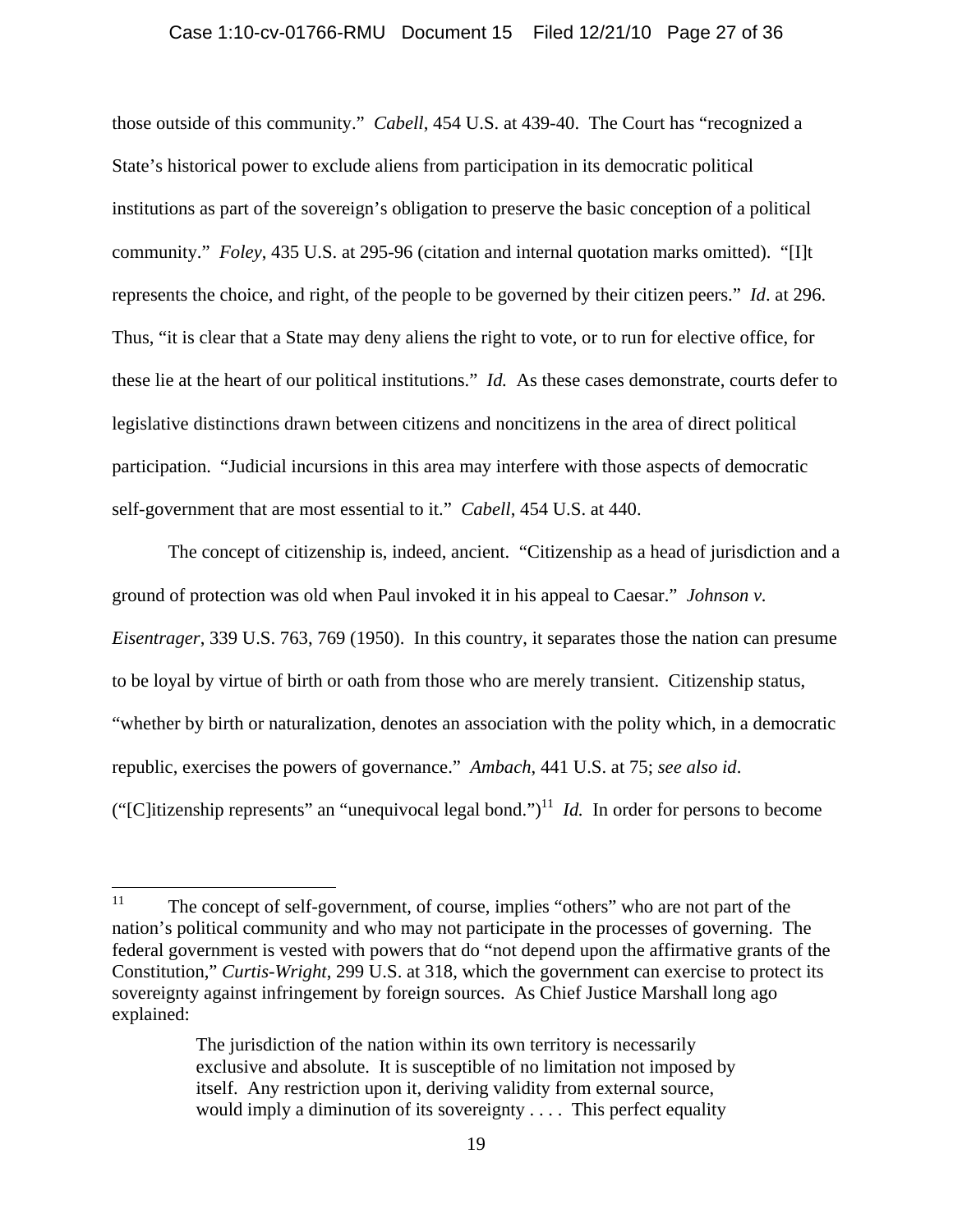#### Case 1:10-cv-01766-RMU Document 15 Filed 12/21/10 Page 28 of 36

citizens through naturalization, they must publicly attest to their loyalty to the Constitution and acknowledge their concomitant obligations to the United States. They must swear "(1) to support the Constitution of the United States; (2) to renounce and abjure absolutely and entirely all allegiance and fidelity to any foreign prince, potentate, state, or sovereignty of whom or which the applicant was before a subject or citizen; (3) to support and defend the Constitution and the laws of the United States against all enemies, foreign and domestic; [and] (4) to bear true faith and allegiance to the same . . . ." 8 U.S.C. § 1448(a). An alien's "primary allegiance" is, conversely, to a "foreign power." *Zweibon v. Mitchell*, 516 F.2d 594, 657 (D.C. Cir. 1975).<sup>12</sup>

In light of the fundamental differences between citizens and noncitizens, Congress reasonably prohibited campaign contributions by foreign nationals. After Senator Fulbright's committee heard testimony on the efforts of foreigners to influence American elections through contributions, he spoke on the Senate floor of the importance of protecting "the integrity of the decision-making process of our Government" and "the growing use . . . of nondiplomatic means to influence Government policies." 111 Cong. Rec. 6984-85 (Apr. 5, 1965). Less than a decade later, after Watergate disclosures added to the public record of foreign contributions compiled by the Fulbright Hearings, Congress acted to ensure that neither foreign principals nor their agents, nor foreign nationals acting on their own, could influence American election campaigns. During

> and absolute independence of sovereigns . . . has been stated to be the attribute of every nation.

*Schooner Exch. v. McFaddon*, 11 U.S. (7 Cranch) 116, 136-37 (1812).

<u>.</u>

 $12$  Citizenship is an essential distinction drawn in numerous federal statutes, which provide for disparate treatment of aliens and citizens. *Mathews*, 426 U.S. 67, 78 n.12. Various federal statutes limit the private employment of aliens, *see* 12 U.S.C. § 72; the investments and businesses of aliens, *see* 12 U.S.C. § 619; and the benefits available to aliens, *see* 46 U.S.C. § 1171(a). The judicial code provides that non-United States citizens cannot serve as petit jurors. 28 U.S.C. § 1865(b)(1). And as observed by the *Mathews* Court, the entirety of Title 8 of the United States Code is "founded on the legitimacy of distinguishing between citizens and aliens." 426 U.S. at 78 n.12.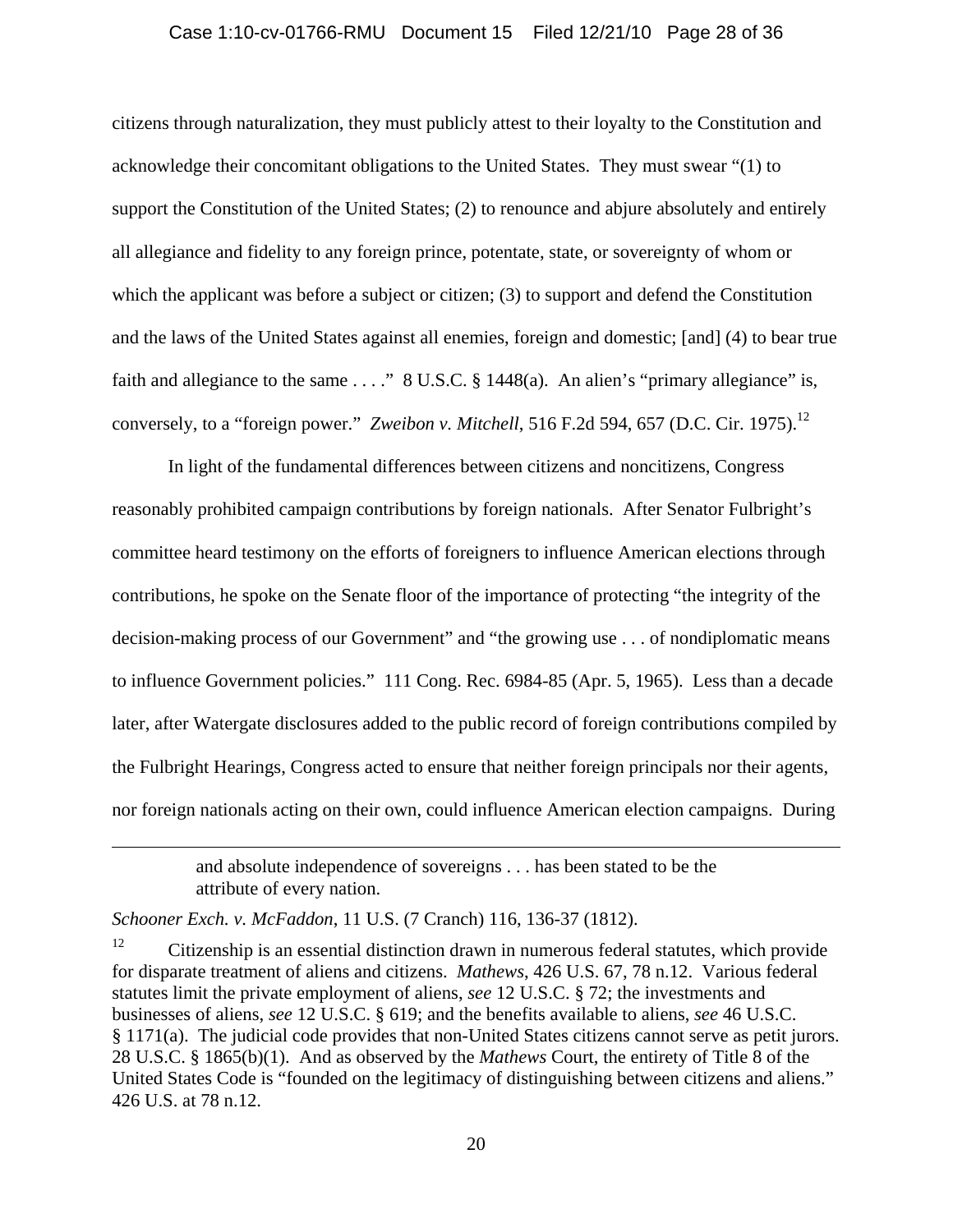### Case 1:10-cv-01766-RMU Document 15 Filed 12/21/10 Page 29 of 36

debate on his amendment, Senator Bentsen explained that the purpose of the prohibition was to ensure the integrity of United States elections and to limit influence over them to voters and those allegiant to the United States:

[W]ithout this ban American elections will continue to be influenced by contributions of foreign nationals. I do not think foreign nationals have any business in our political campaigns. They cannot vote in our elections so why should we allow them to finance our elections? Their loyalties lie elsewhere; they lie with their own countries and their own governments. . . . The American political process should be left to American Nationals.

120 Cong. Rec. 8783 (Mar. 28, 1974). The views of Senators Fulbright and Bentsen regarding the pernicious influence of foreign money in American elections were hardly a unique product of the eras in which they served. During Congress's most recent revision to the foreign national prohibition, supporters again explained this purpose of the Act. *See* 148 Cong. Rec. H355 (Feb. 13, 2002) (statement of Rep. Kirk) ("In the wake of September 11, global security is one of the highest priorities for the United States. We must not undermine our nation's federal election process by leaving a gaping loophole for foreign nationals to exert their potentially harmful influence."); 147 Cong. Rec. S2423 (Mar. 19, 2001) (statement of Sen. Specter) ("We need to make it 100 percent clear that foreign nationals cannot contribute to U.S. political parties or candidates under any circumstances.").

Congress appropriately prohibits the direct political participation of foreign nationals whose loyalties lie elsewhere to "exclude aliens from participation in [this country's] democratic political institutions as part of the sovereign's obligation to preserve the basic conception of a political community." *Foley*, 435 U.S. at 295-96 (citation and internal quotation marks omitted).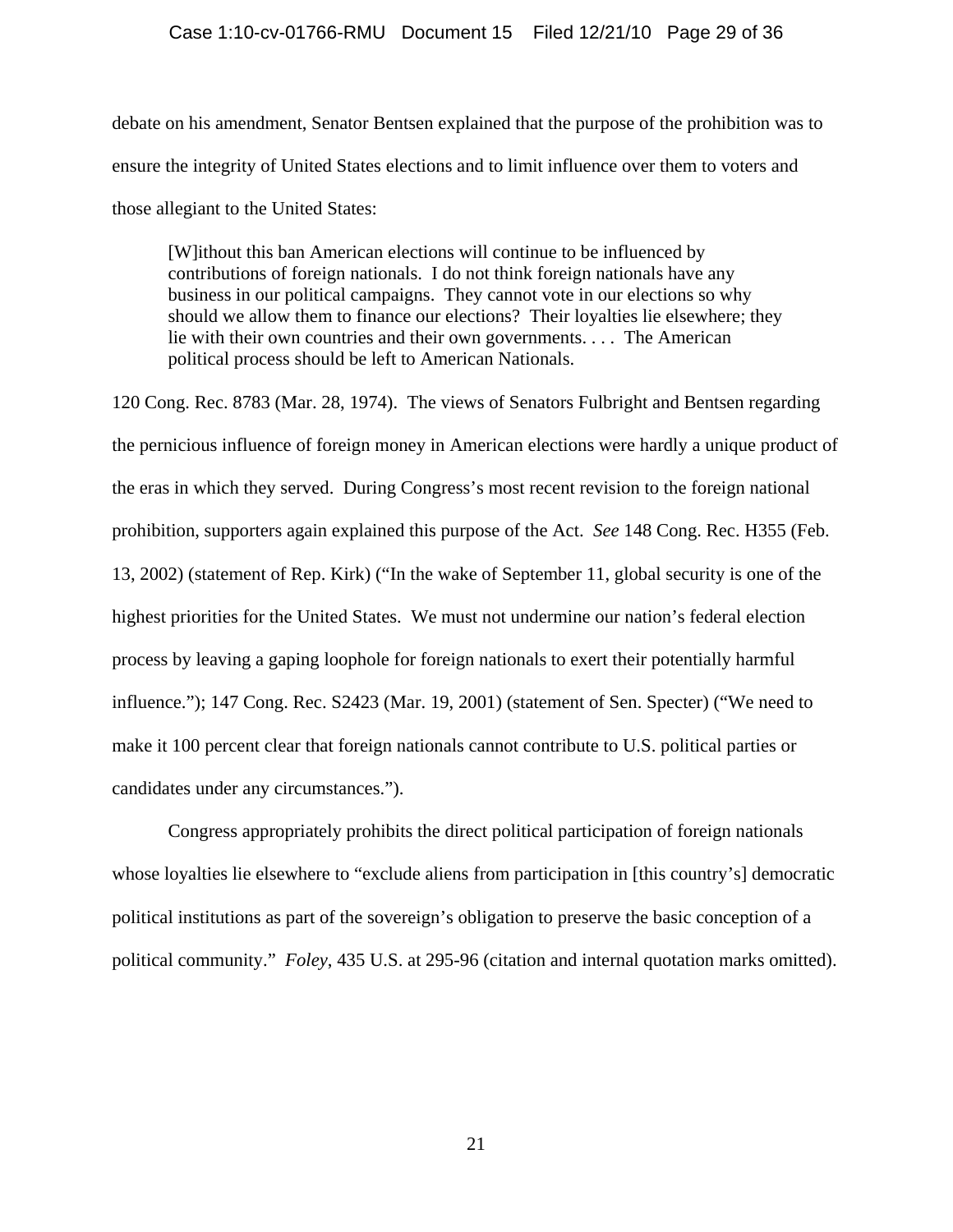# **D. Section 441e Rationally Relates to the Governmental Interest in Limiting Foreign Influence over American Elections**<sup>13</sup>

Each time that Congress has enacted legislation limiting foreign involvement in American elections, it has done so against the factual backdrop of foreign interests actively seeking such involvement. From the Nazi propaganda of the 1930s through the influence-buying of the 1990s, foreign interests have consistently demonstrated that they will use their money to sway American elections when they can devise a way to do so. *See supra* pp. 2-11. Congress has studied these events extensively and has concluded that injections of foreign money into American political campaigns "threaten the integrity of our electoral system, foreign policy, and national security." S. Rep. No. 105-167 at 4577. Congress has therefore repeatedly and carefully refined the foreign national prohibition in response to attempts to circumvent it. This historical record and legislative history are real, concrete, and sufficient to show that section 441e is not "a 'wholly irrational' means of effectuating a legitimate government purpose." *Moving Phones, 998 F.2d at 1056.*<sup>14</sup>

The scandals of the past suggest what could recur without limit if the statute were declared unconstitutional as to all foreign nationals who temporarily work and reside in the United States, as plaintiffs request. (Compl., Request for Relief ¶ 1.) For example, the 1998

<sup>13</sup> 13 Because the challenged regulation, 11 C.F.R. § 110.20, does not differ substantively from section 441e, the Commission does not address the regulation separately in this brief. In any event, should a three-judge court be convened pursuant to BCRA section 403, it would not have jurisdiction to determine the constitutionality of a regulation. *See* BCRA § 403(a) (establishing procedure for "any action . . . to challenge the constitutionality of *any provision of this Act or any amendment made by this Act*") (emphasis added); *McConnell*, 540 U.S. at 223 (holding that BCRA review provisions do not apply to challenges to regulations).

<sup>14</sup> Although rational basis review is the appropriate standard in this case, *see supra* pp. 13- 18, section 441e readily satisfies *any* level of scrutiny because of the important and compelling governmental interest in limiting foreign influence over American elections. *See supra* Part II.C, *infra* Part II.D. The provision is also closely drawn and narrowly tailored, for it, *inter alia*, does not apply to permanent legal residents, *see supra* p. 5 & n.2, and does not limit any alien's ability to engage in non-candidate issue speech, *see infra* p. 27.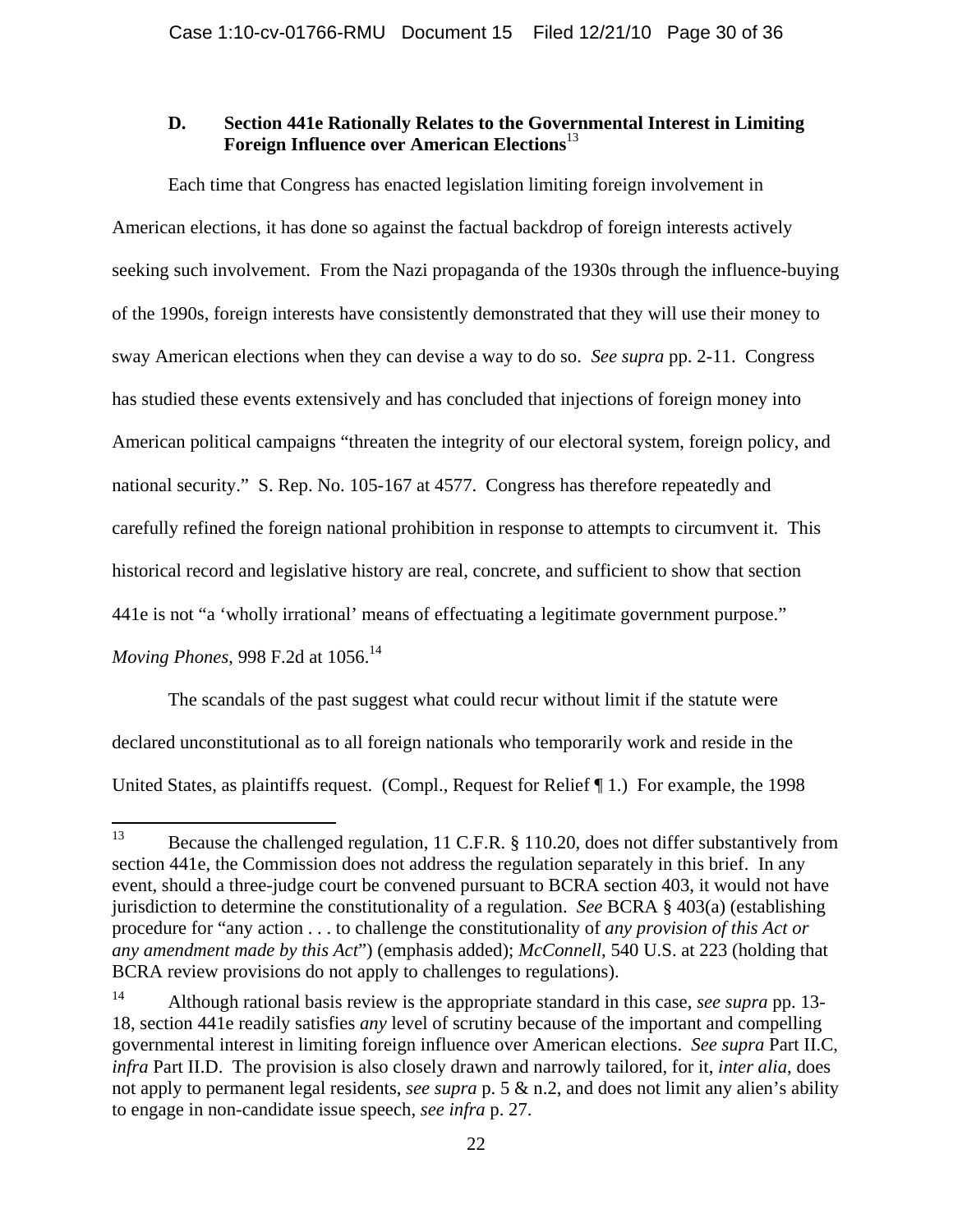#### Case 1:10-cv-01766-RMU Document 15 Filed 12/21/10 Page 31 of 36

Senate Committee report explored in detail the lengths to which the Chinese government was prepared to go to buy the loyalty of American officials, including through campaign spending. *See supra* pp. 8-9. The specter of foreign governments financing political candidates in the United States deeply troubled Congress and was cited repeatedly in the passage of BCRA section 303. *Id*. Nonetheless, if plaintiffs were to prevail in this case, even foreign nationals who work *directly* for a foreign government would be able to give money to candidates or to spend money advocating for or against them. Thus, a foreign intelligence agent living in Washington, D.C., and working in a foreign embassy — an individual paid by a foreign government to conduct espionage on the United States and harm American interests — would have a *constitutional right* to finance attack ads against American candidates for office. A prohibition on this conduct is clearly rational, and the Commission is aware of no legal authority holding that the Constitution prohibits Congress from restricting foreign governmental agents — or other persons of non-American allegiance — from infiltrating the American political system. *See supra* Part II.C.

Furthermore, although most of plaintiffs' currently planned contributions are to federal candidates and parties (*see* Compl. ¶¶ 13, 18), section 441e applies to all elections — federal, state, and local. 2 U.S.C. §  $441e(a)(1)(A)$ . The problem of influence-buying can be heightened in the state and local context, where campaigns are generally less expensive, so a large contribution would constitute a greater proportion of the funds needed to win office and thereby purchase more influence. *Cf*. *Randall v. Sorrell*, 548 U.S. 230, 252 (2006) (plurality) (examining contribution limits in comparison to cost of campaigns). Indeed, the 1998 Senate Committee report found at least one case in which a foreign national gave \$100,000 to the elected treasurer of the state of California, *see* S. Rep. No. 105-167 at 971-72, 5576-81, 5584 — a substantial sum for any campaign, much less for most down-ballot state contests. Given the responsibilities that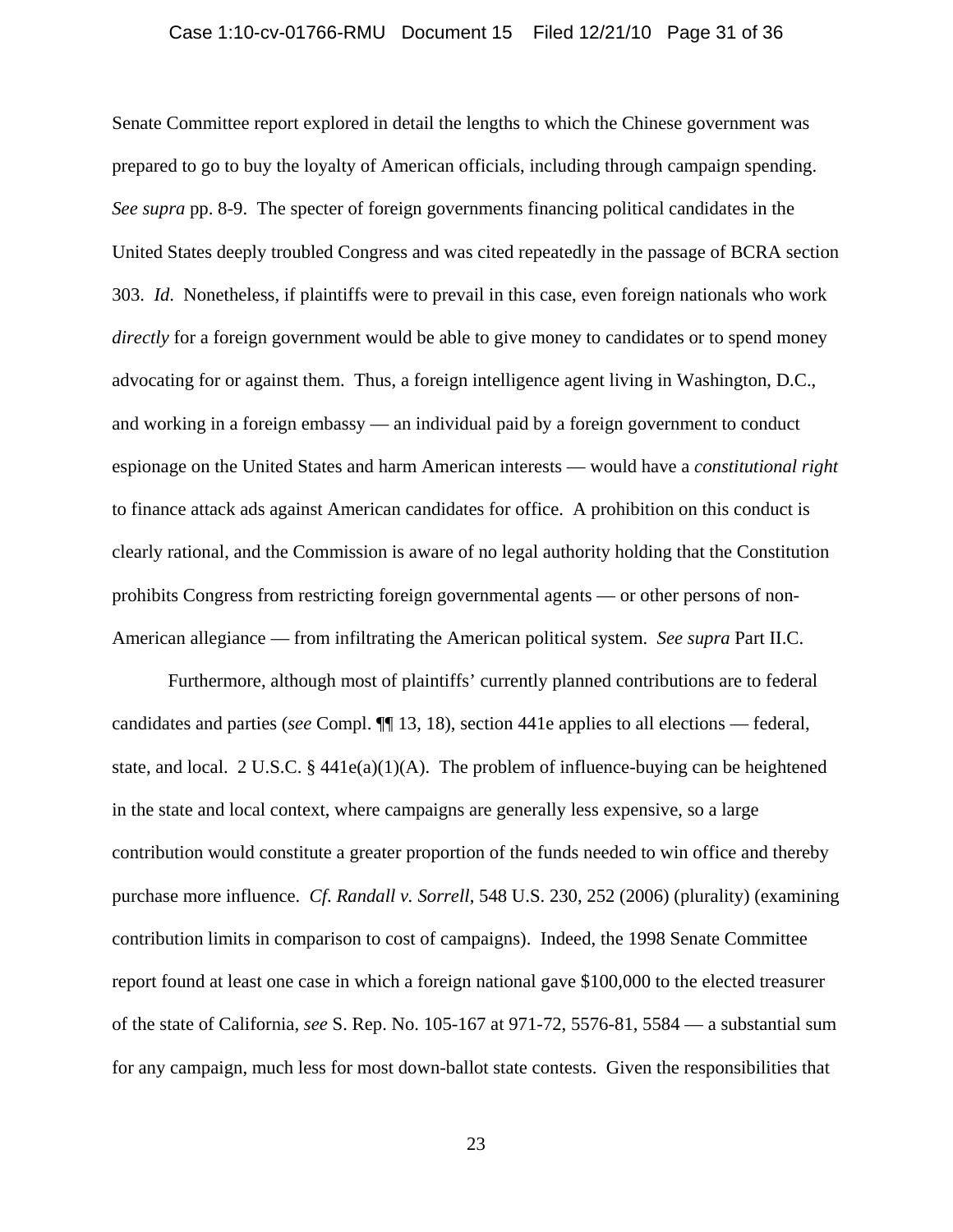#### Case 1:10-cv-01766-RMU Document 15 Filed 12/21/10 Page 32 of 36

many state elected officials hold — such as the investment of billions of dollars in pension assets<sup>15</sup> — the incentives to buy influence over such officers is great. *See id.* at 1186 (noting that fundraiser arranged meeting between business and state treasurer, resulting in business receiving "bond work" from state). Providing the means for foreign agents to capitalize on that incentive by bankrolling candidates would end the protection that section 441e has long provided to every state and local government in the United States. *See United States v. Kanchanalak*, 192 F.3d 1037, 1047-50 (D.C. Cir. 1999) (noting that Commission "consistently interpreted § 441e as applicable to federal, state, and local elections since 1976").

The problem of foreign influence in state and local elections is magnified by the fact that, apart from the nationwide prohibition of section 441e, some states place few or no additional restrictions on political contributions. Virginia and Oregon, for example, allow unlimited contributions to state candidates from any source.<sup>16</sup> While such states have made a policy decision to permit large contributions by United States citizens, that in no way implies that they would reach the same conclusion as to foreign nationals. *See* Nat'l Conf. of State Legislatures, *Prohibited Donors*, http://www.ncsl.org/Default.aspx?TabId=16557 (last visited Dec. 19, 2010) (noting that although some states have banned foreign contributions, state prohibitions are "unnecessary" in light of § 441e). Yet if section 441e were struck down on constitutional grounds, foreign nationals would be permitted to give millions of dollars to purchase access to, and loyalty of, candidates in those states.

<sup>15</sup> 15 *See* Calif. State Treasurer, *Responsibilities and Functions*, http://www.treasurer.ca.gov/inside/functions.asp (last visited Dec. 19, 2010).

<sup>16</sup> *See* Va. State Bd. of Elections, *Candidate Campaign Committees*, at 19, http://www.sbe.virginia.gov/cms/Campaign\_Finance/2009\_Cidate\_Summary\_Rev10-1-09.pdf (Oct. 1, 2009); Or. Sec'y of State, *Candidate 'Quick Guide' on Campaign Finance Reporting in Oregon*, http://www.oregonvotes.org/publications/candidatequickguide.html (last visited Dec. 19, 2010).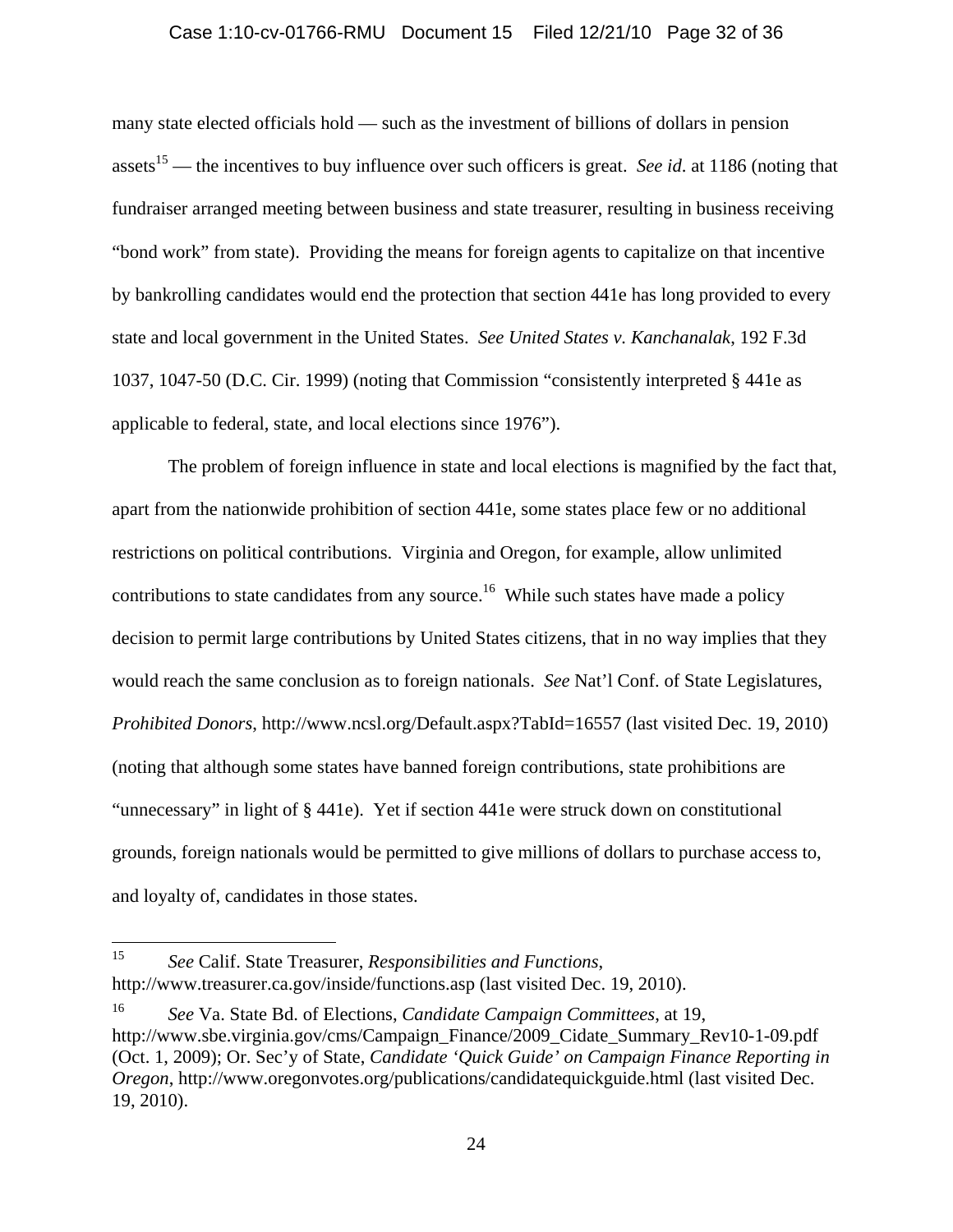#### Case 1:10-cv-01766-RMU Document 15 Filed 12/21/10 Page 33 of 36

When foreign nationals working in the United States are considered in the aggregate, the justification for the foreign national prohibition becomes even more apparent. In 2009 alone, the government issued approximately 800,000 visas under the H-, J-, L-, O-, and P-visa categories, each of which allows the visa-holder to work in the United States, as well as over 350,000 student visas.<sup>17</sup> For the three-year period spanning 2007-2009, the government issued approximately 2.7 million work visas and over 1 million student visas. Thus, during the course of an election cycle, there are *millions* of nonimmigrant foreign nationals who have permission to live and work in the United States. A concerted financial effort by even a portion of this alien population could generate enough money to skew many congressional, state, or local elections.

Moreover, plaintiffs' complaint on its face encompasses all "foreign nationals" who "reside" and "work" in the United States — a category that seemingly includes foreign corporations. *See* 2 U.S.C. § 441e(b)(1) (defining "foreign national" to include "foreign principal"); 22 U.S.C. § 611(b)(3) (defining "foreign principal" to include corporations); 18 U.S.C. § 1391(c) (providing that, for venue purposes, "a corporation shall be deemed to reside in any judicial district in which it is subject to personal jurisdiction"). While all corporations are prohibited from contributing directly to candidates, *see* 2 U.S.C. § 441b(a), the Supreme Court has rejected the distinction between individuals and corporations in the context of independent campaign spending. *See generally Citizens United*, 130 S. Ct. 876. If this reasoning were

<sup>17</sup> 17 Visa issuance data is available at Travel.State.Gov, *Classes of Nonimmigrants Issued Visas*, http://www.travel.state.gov/pdf/MultiYearTableXVI.pdf (last visited Dec. 19, 2010). Summary information regarding each type of nonimmigrant visa is available at Travel.State.Gov, *Types of Visas for Temporary Visitors*, http://travel.state.gov/visa/temp/types/types\_1286.html (last visited Dec. 19, 2010). It is not clear from their complaint whether plaintiffs consider students to be "working" in the United States for purposes of plaintiffs' prayer for relief, but, regardless, the student "F" visa also allows students to work in many cases. *See* U.S. Citizenship & Immigration Servs., *Extension of Optional Training Program for Qualified Students*, http://www.uscis.gov/files/article/OPT\_4Apr08.pdf (revised April 10, 2008).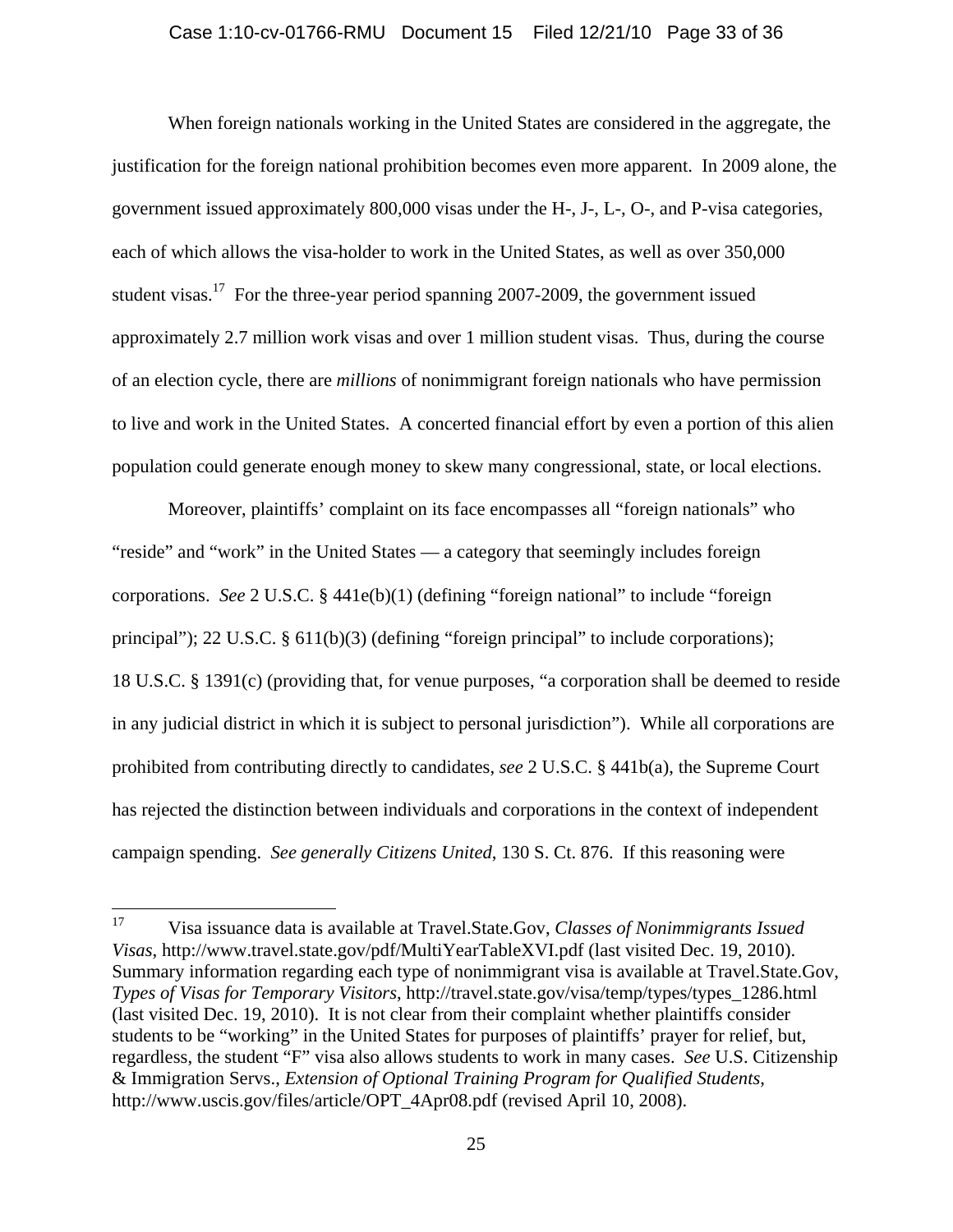#### Case 1:10-cv-01766-RMU Document 15 Filed 12/21/10 Page 34 of 36

applied to plaintiffs' broad request for relief for foreign nationals, it could open the door to millions — or even billions — of dollars of campaign advocacy by foreign corporations. Indeed, three of the five largest corporations in the world, with combined annual revenues of over \$735 billion, are foreign corporations that do business in the United States.<sup>18</sup> Accordingly, all of the Commission's arguments regarding the need for section 441e to protect the United States from the influence of foreign individuals apply *a fortiori* to the influence that foreign corporations could exert over the entire American political system.

The foregoing concerns regarding concerted efforts by foreign nationals are not hypothetical. The 1998 Senate Committee noted that part of the Chinese government's plan to influence American elections involved a "strategy, under which PRC officials would organize Chinese communities in the U.S.," with the long-term goal of "develop[ing] viable candidates sympathetic to the PRC for future federal elections." *See* S. Rep. No. 105-167 at 2509. In 1996, this strategy was limited by section 441e's prohibition on using foreign nationals to "develop" candidates, at least financially. But if plaintiffs were to prevail in this lawsuit, that would change: With approximately 140,000 Chinese nationals granted work and student visas in 2009 - — and roughly 340,000 total from 2007-2009 — a collection of contributions made by temporarily resident Chinese nationals at the direction of the Chinese government could easily raise sufficient funds to skew or determine outright the result of a targeted election.19 *Cf*. S. Rep. No. 105-167 at 5685 (noting congressional election in which candidate won by 898 votes after raising almost \$150,000 in foreign funds). And this problem, of course, is in no way limited to

<sup>18</sup> 18 *See* Fortune, *Global 500*, http://money.cnn.com/magazines/fortune/global500/2010/ full\_list/index.html (last visited Dec. 19, 2010) (listing Royal Dutch Shell, BP, and Toyota Motor).

<sup>&</sup>lt;sup>19</sup> Visa data by country of visa recipient is available in Microsoft Excel format at http://www.travel.state.gov/xls/FYs97-09\_NIVDetailTable.xls (last visited Dec. 20, 2010).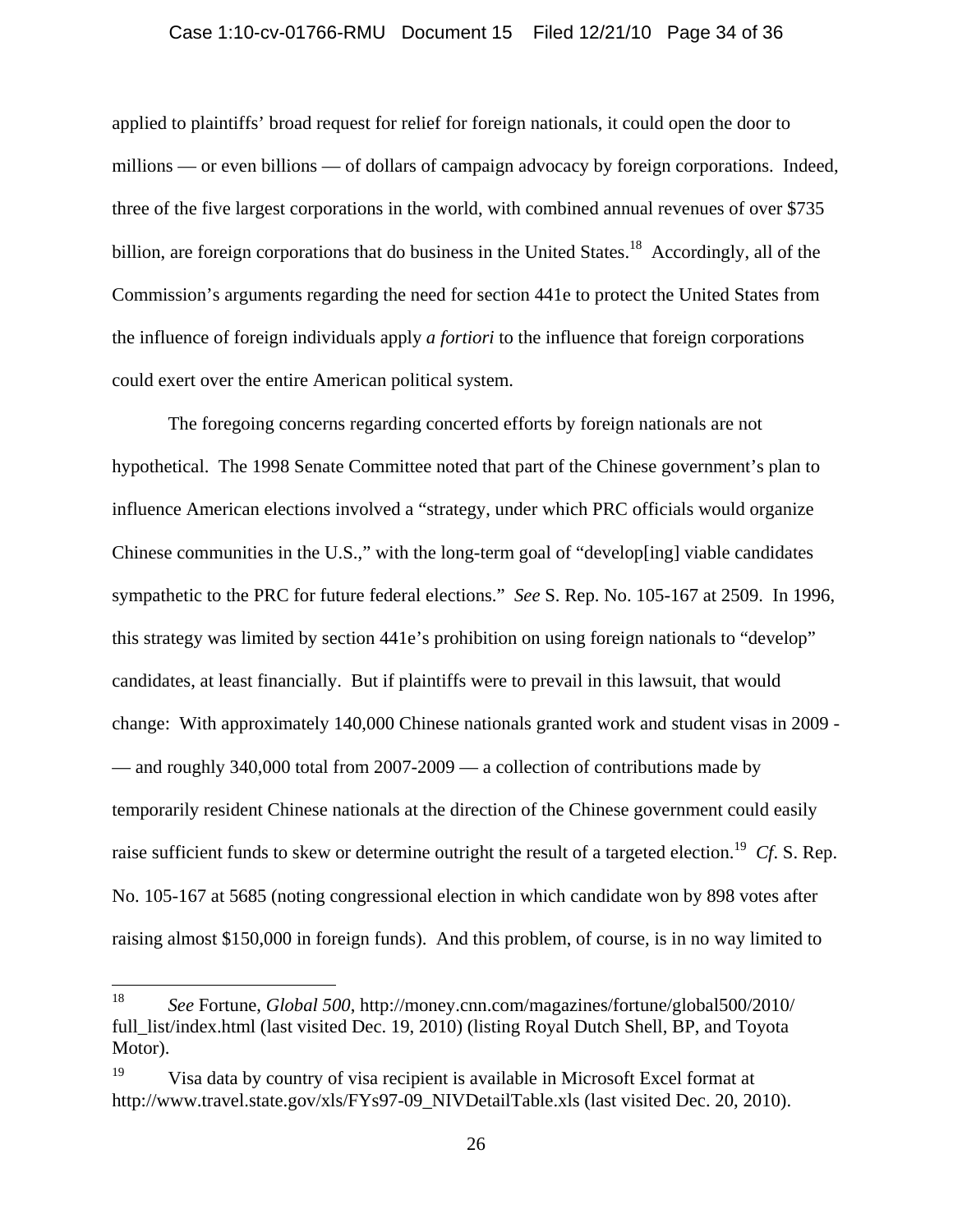#### Case 1:10-cv-01766-RMU Document 15 Filed 12/21/10 Page 35 of 36

China, as countries whose governments openly promote harm to the United States are wellrepresented in the pool of temporary workers and residents. For example, from 2007-2009 the United States issued thousands of student and work visas to citizens of Iran — a nation that has been formally designated a "state sponsor of terrorism" since 1984. *See* U.S. Dep't of State, *State Sponsors of Terrorism*, http://www.state.gov/s/ct/c14151.htm (last visited Dec. 20, 2010).

While the United States government may continue to welcome citizens of these countries for a variety of reasons, Congress must have the power to admit such persons for temporary work without also necessarily allowing them access to the core of American democracy. Temporarily resident aliens do have First Amendment rights to speak out on the issues of the day, *Bridges v. Wixon*, 326 U.S. 135, 148 (1945), and section 441e does not in any way prevent them from doing so. Indeed, to the extent that plaintiffs "hold strong political views on a variety of matters of public concern" and "wish to express and actualize those views" (Compl.  $\P$ 2) whether it be on "the environment, . . . same-sex marriage, and . . . 'net neutrality'" (*id*. ¶ 12) or on "the health-care system . . . tax reductions and . . . increasing economic liberty" (*id*. ¶ 17) they may do so at will. With respect to candidate elections, however, Congress has determined, in the exercise of its constitutionally imposed responsibilities, that such access would pose too great a threat to the national security of the United States, and this Court owes deference to that determination.20

<sup>20</sup> Federal Election Commission employees — citizens of the United States whose positions exist only by virtue of congressional action — are similarly prohibited by law from making campaign contributions to Members of Congress. 5 U.S.C. § 7323(b)(1). Such restrictions do not violate the First Amendment. *See generally Broadrick v. Oklahoma*, 413 U.S. 601 (1973) (upholding statute that prohibited state government employees from, *inter alia*, "taking part in the management or affairs of any political party or in any political campaign, except to exercise his right as a citizen privately to express his opinion and to cast his vote") (internal quotation marks and brackets omitted).